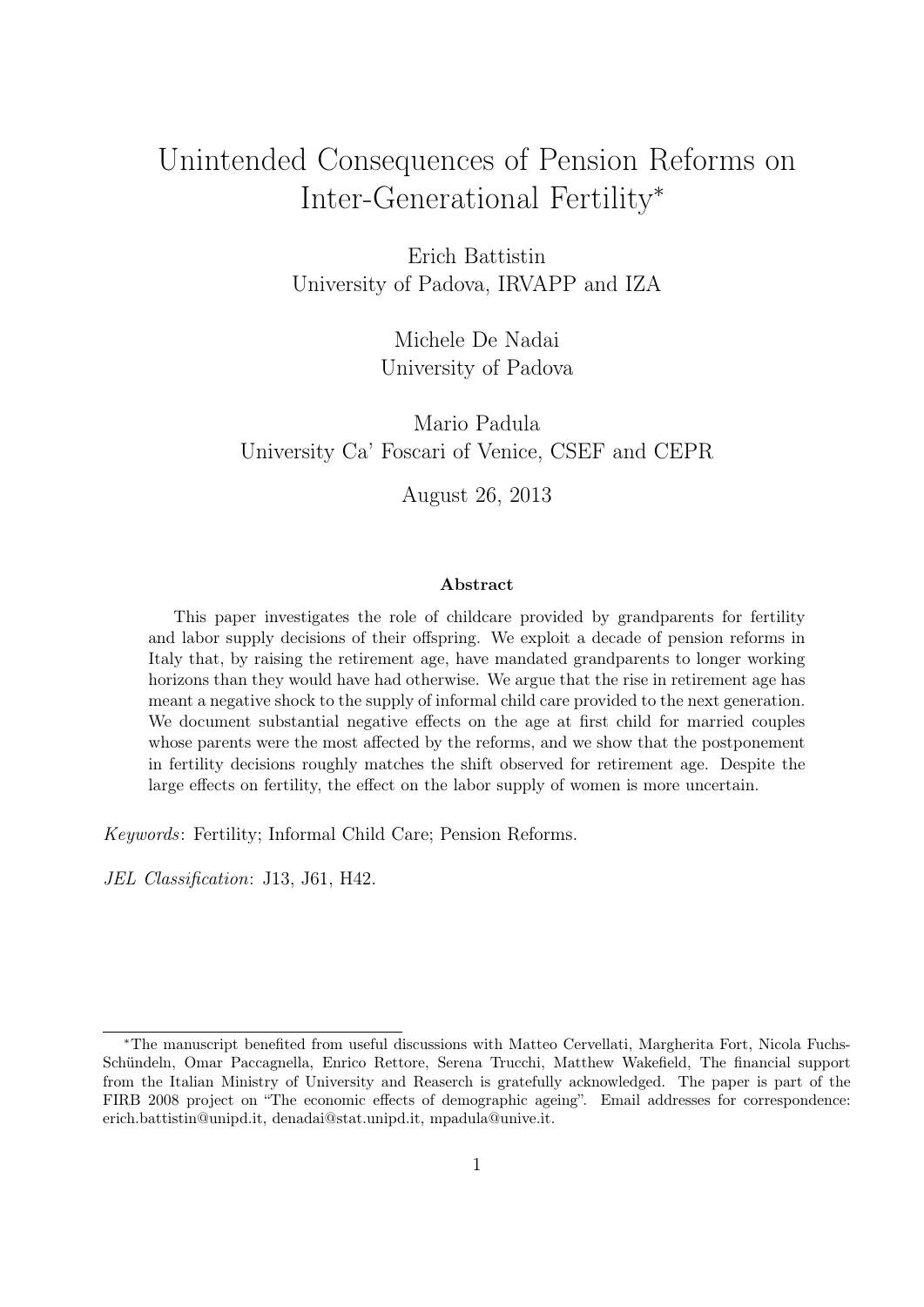## 1 Introduction

The demographic transition has caused profound revisions of social security systems in several developed countries. In most cases the reforms have meant a shift from a defined benefit to a defined contribution system, and a gradual increase of the retirement age with the aim of increasing the attachment to the labor market at the end of the life-cycle (see [Milligan and](#page-24-0) [Wise 2012\)](#page-24-0).

By changing the minimum retirement age, the eligibility rules, and also the return on mandatory saving to retirement, pension reforms are likely to affect consumption, saving and labor supply of the individuals directly affected.<sup>[1](#page-1-0)</sup> In addition, to the extent that generations are altruistically linked, the effect of the reforms spills from the generations directly affected over generations that are not directly affected at both ends of the life-cycle. The care provided by members of one generation to their fathers' or sons' generation is a potentially important channel through which the effects of pension reforms transmit from one generation to the other.

In this paper we focus on the effect of pension reforms on the transfers of time from the older to the younger generation. Among the many ways in which resources can be transferred between generations, the time devoted by grandparents to the care of grandchildren plays a prominent role. [Cardia and Ng](#page-22-0) [\(2003\)](#page-22-0) report that in the US Health and Retirement Survey (HRS) grandparents devote an average of 8 hours per week to the care of their grandchildren. [García-Morán and Kuehn](#page-22-1) [\(2012\)](#page-22-1) use the Wave 2 of Survey of Ageing and Retirement in Europe (SHARE) to show that between 23 to 70 percent of grandparents take care of their grandchildren on a daily or a weekly basis. While the incidence of care provided by grandparents varies significantly between Northern, Central and Southern European countries, the time transfers across generations are quantitatively important in all countries compared to other in-kind or money transfers (see [Albertini et al. 2007\)](#page-20-0).<sup>[2](#page-1-1)</sup>

We argue that pension reforms, by raising the minimum retirement age of grandparents, may induce a negative shock to the supply of informal care offered to the next generation.

<span id="page-1-0"></span><sup>1</sup>For recent work on the effect of pension rules on consumption see [Battistin et al.](#page-20-1) [\(2009\)](#page-20-1), on saving see [Attanasio and Brugiavini](#page-20-2) [\(2003\)](#page-20-2) and on wealth see [Bottazzi et al.](#page-21-0) [\(2006\)](#page-21-0); on portfolio choice see [Bottazzi et al.](#page-21-1) [\(2011\)](#page-21-1); on labor supply see [Liebman et al.](#page-23-0) [\(2009\)](#page-23-0).

<span id="page-1-1"></span><sup>2</sup> In Germany the role of grandparents as providers of care to children is at the heart of the current political debate on family policies. The Federal Minister of Families, Kristina Schröder, has made a law proposal to grant grandparents the right to unpaid leave (up to 3 years) in order to take care of their grandchildren. See [http://www.bmfsfj.de/BMFSFJ/Presse/pressemitteilungen,did=190234.html](#page-0-0)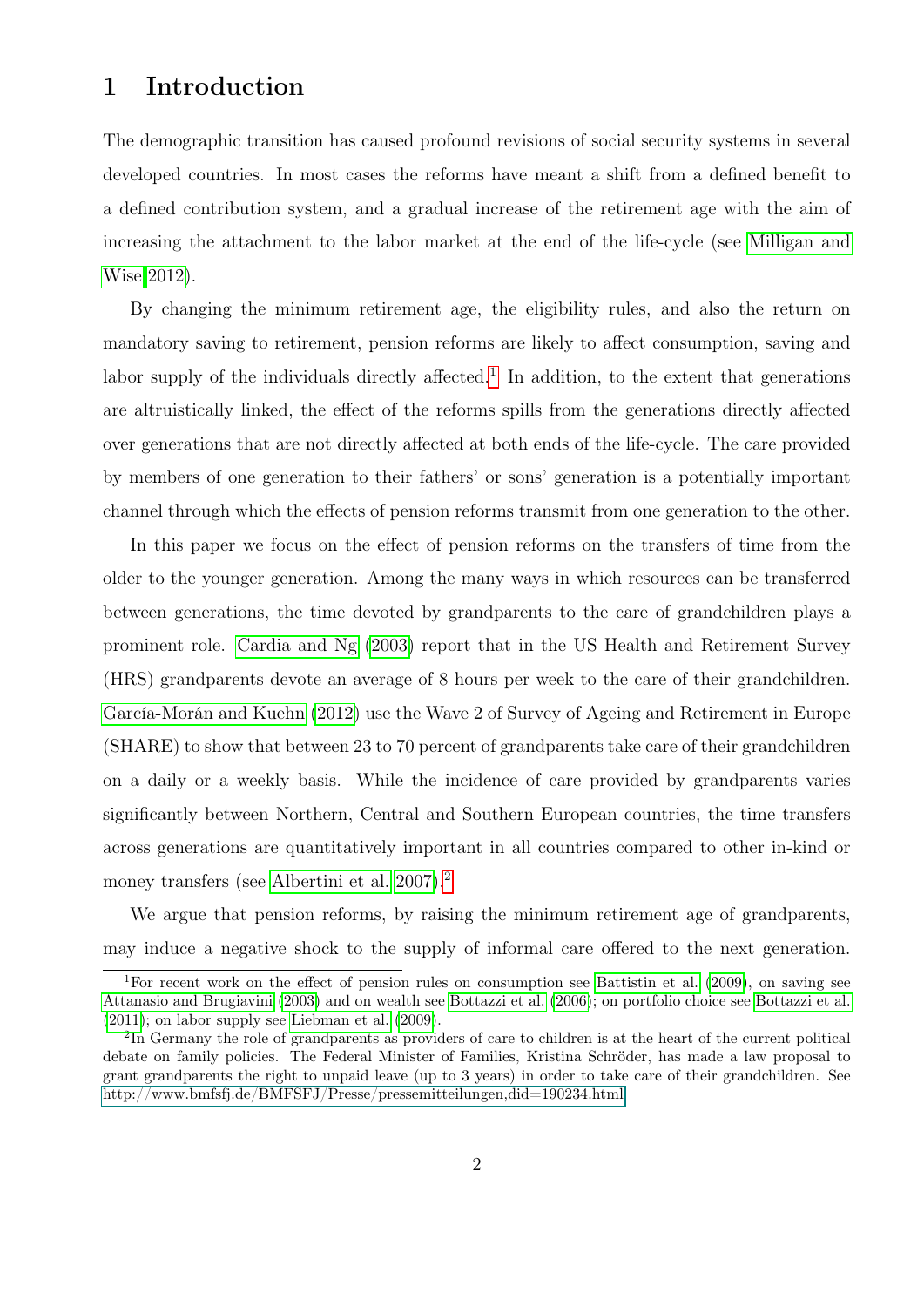Grandparents' time that would have been potentially available for child care provision is sensibly reduced because of the longer working horizon caused by pension reforms. We therefore investigate the inter-generational effects that pension reforms may have on the fertility and labor supply decisions of the next generation. This is not the first paper to relate pension reforms to fertility and labor supply, but it makes a departure in studying the inter-generational effects of such reforms. While the literature on the intra-generational effect of reforms on labor supply is quite extensive, to the best of our knowledge only one paper, [Billari and Galasso](#page-20-3) [\(2008\)](#page-20-3), looks at the effect on intra-generational fertility.<sup>[3](#page-2-0)</sup>

Other than being an unique case of study for a series of pension reforms that were implemented starting from the mid Nineties, Italy has its own peculiarities that motivate the relevance of our research question. Despite its sharp increase in the recent years, values of the total fertility rate are still well below the so called replacement threshold, which is equal to about 2.1 children on average per woman. Italy is among the European countries with the lowest fertility, ranked as it is - according to official figures - 20th out of 27 countries. The patterns in the top panel of Figure [1](#page-34-0) show that the increase in the fertility rate observed in the last decade is driven by Northern and Central regions of the country, which have now closed the gap with the most conservative regions in the South. The contribution of immigrant couples to this pattern is certainly an important explanation; on the other hand, it is well documented in demography that the pattern could result from a temporary shock resulting from the postponement of fertility decisions for the generation of women born in the Sixties. The bottom panel of Figure [1](#page-34-0) shows that the mean age at birth has continued to rise, and has reached 31.2 years in 2009, with a difference of almost a year and a half compared to the mid Nineties. The geographical divide in this dimension is worth of notice.

According to figures from the National Statistical Office, 75.1 percent of the population under the age of 70 has the mother still alive. The father is alive for 61.4 percent of this population. Some 40 percent of individuals aged between 25 and 34 still live with their parents, thus depicting a culture in which family ties are important. The high rate of cohabitation between parents and children has been subject of several studies. [Becker et al.](#page-20-4) [\(2010\)](#page-20-4) relate it to the lower job insecurity of parents compared to children. [Manacorda and Moretti](#page-23-1) [\(2006\)](#page-23-1), by exploiting our same pension reforms as a source of exogenous variation to household in-

<span id="page-2-0"></span><sup>&</sup>lt;sup>3</sup>[Billari and Galasso](#page-20-3) [\(2008\)](#page-20-3) exploit the pension reforms as source of exogenous variation to test two alternative theories: children as "consumption" vs."investment" good.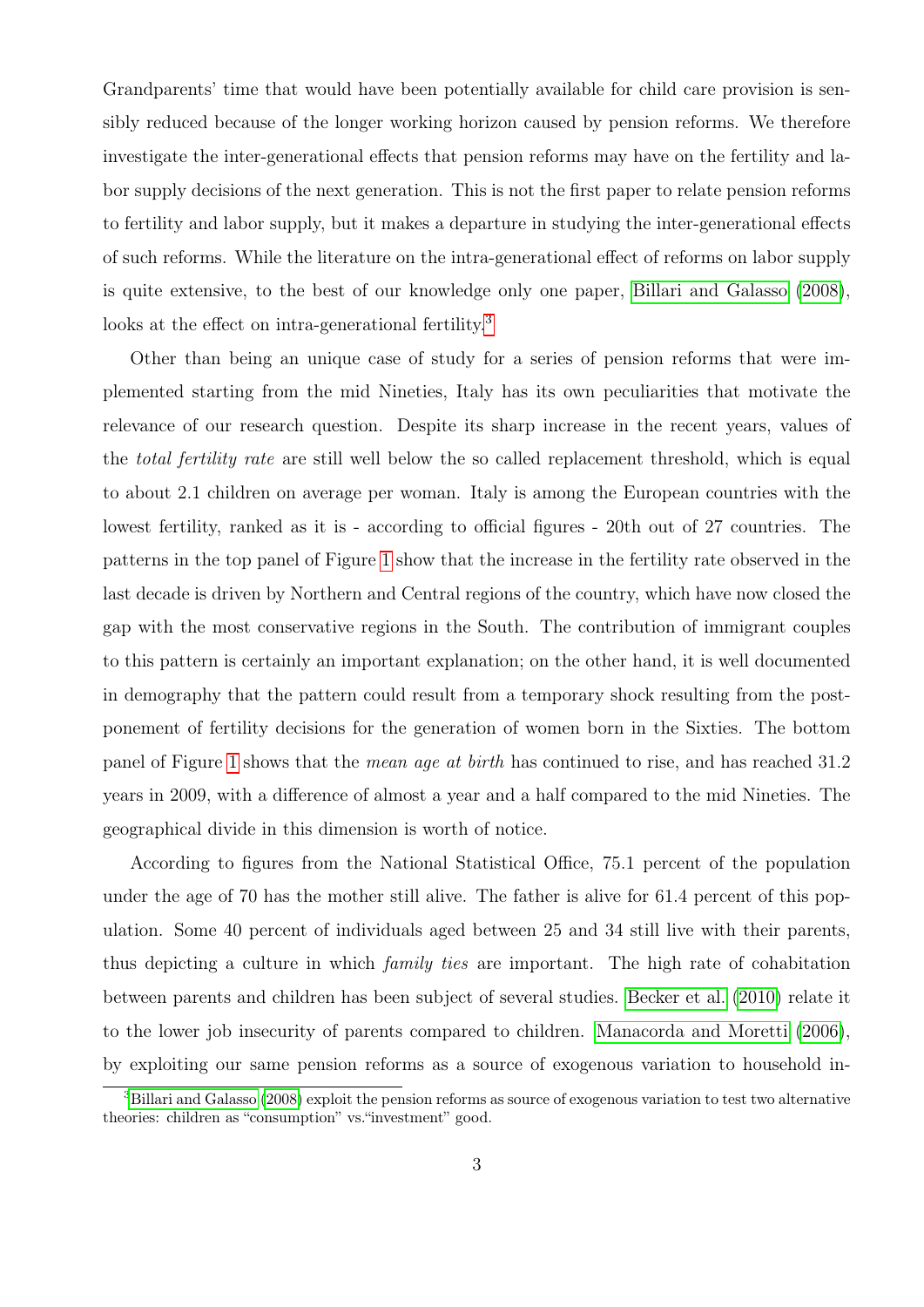come, argue that it is due to the parents' taste for cohabitation. [Giuliano](#page-22-2) [\(2007\)](#page-22-2) relate the high rate of co-residence in Southern European countries to the sexual revolution of the 1970s that liberalized parental attitudes towards pre-marital sex, and emphasizes the role of cultural attitudes in determining living arrangements. [Alesina and Giuliano](#page-20-5) [\(2010\)](#page-20-5) construct a measure of cultural family ties using the World Value Survey, and show a North-South divide between European countries, with family ties being generally stronger in Southern European countries.

But cohabitation is not the only sign of strong family ties in Italy. [Billari and Tabellini](#page-21-2) [\(2010\)](#page-21-2) report data on the share of young adults (age 15-24) who declare to be financially dependent on their parents, and show that Italy ranks among the highest share countries (74 percent), together with Greece (71 percent) and Spain (67 percent). In addition, family ties are likely to show up in housing tenure decisions. Even for those who have moved out, the family of origin is still a point of reference often reinforced by residential proximity. According to official figures, the mother of 5.5 percent of married individuals lives in the same block; above 22 percent of mothers live in the same town, 11.9 percent within a mile; 76 percent of individuals meet regularly one of their parents on a weekly basis.

These patterns are likely to be related to how wealth is transmitted between generations in Italy. [Guiso and Jappelli](#page-22-3) [\(2002\)](#page-22-3) investigate the role of inter-generational transfers for the saving time required to purchase a house and find a small impact on saving time. However, they show that transfers make households to purchase considerably larger homes. [Cannari and](#page-21-3) [D'Alessio](#page-21-3) [\(2008\)](#page-21-3) show that received transfers account for between 30 and 55 percent of the net wealth held by households. More recently, [Jappelli et al.](#page-23-2) [\(2013\)](#page-23-2) show that the fraction of households receiving real estate transfers rises from 30 percent in 1993 to just above 35 percent in 2006. These numbers are large but in line with the evidence available for other countries. [Villanueva](#page-25-0) [\(2005\)](#page-25-0) shows that bequests account for 31 percent of total net worth for the US and 10 percent for Germany and provide estimates of the elasticities of lifetime gifts to lifetime income in the UK, the US and West Germany arguing that features of each country's public programs, including social security system, shape the relation between transfers and parents' incomes.

[Tomassini et al.](#page-25-1) [\(2003\)](#page-25-1) use National Statistical Office survey data to show the importance of parents' financial help for the children housing tenure decisions and document that all of the couples who received help from both spouses' parents received money with which to purchase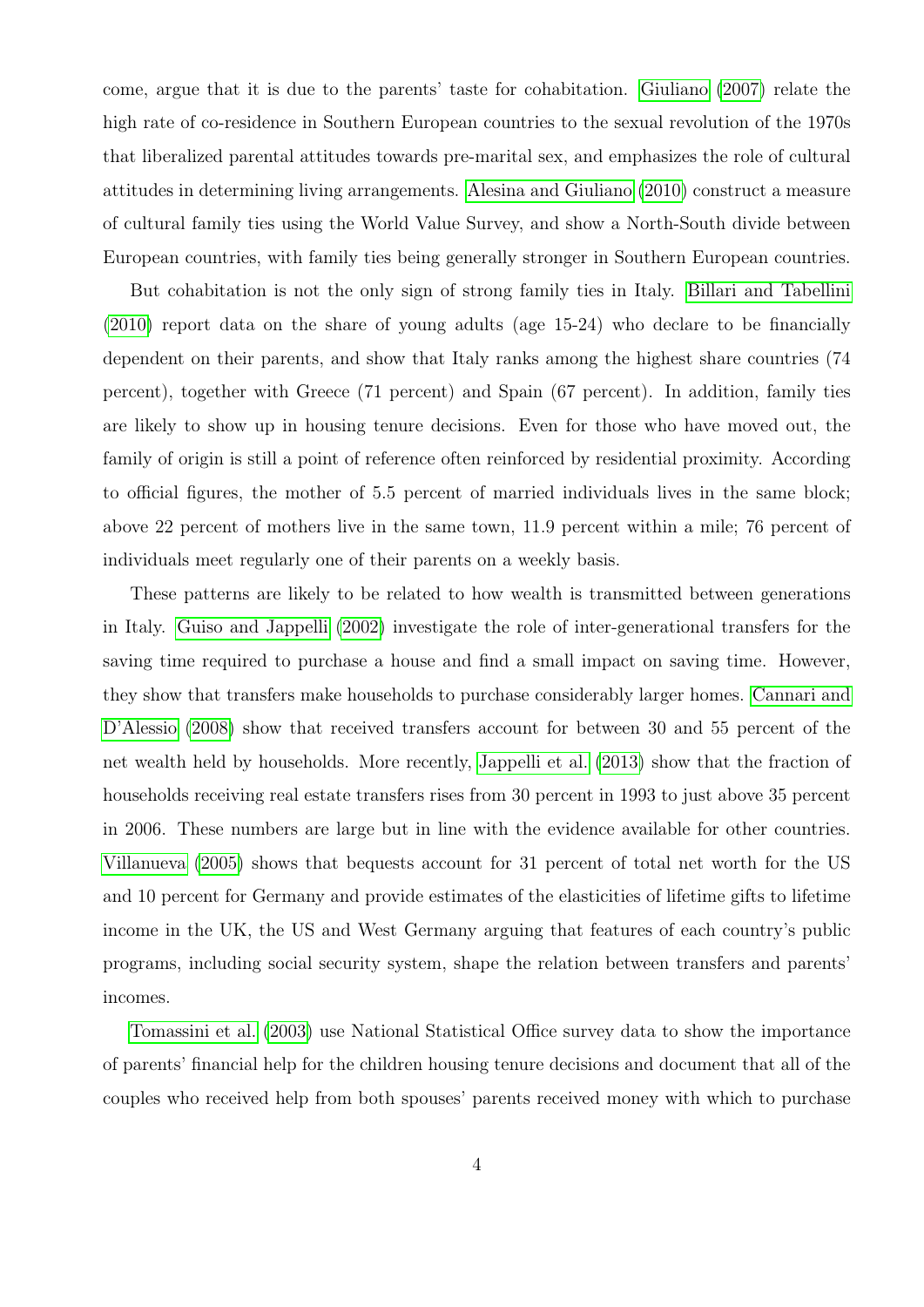a house.

In the context pictured, grandparenting also plays an important role. There are about 11 million grandparents in the country, which corresponds to about one third of the population aged above 35. This percentage is higher for Central and Southern regions, where it picks at above 40 percent. Grandparents hang around regularly with grandchildren: 42.4 percent of them daily, and 38.5 percent at least once a week. Most importantly for the purpose of this paper, official figures from the National Statistical Office report that 85.6 percent of grandparents actively contribute to child care (grandmothers being the most involved). The time granted by grandparents is mostly related to occasional commitments of parents (24.5 percent), and to their working hours (24.4 percent). Babysitting (11.8 percent), sickness of grandchildren (9.3 percent) and holydays (8.9 percent) are additional occasions of child care provision.

Taken at face value, the above figures suggest that the role played by informal institutions in Italy marks a significant departure from other European countries. The importance of family ties for the country as a whole hides considerable variation between regions, which we will exploit in our exercise. We will be documenting a North-South divide in the strength of family ties, with most Northern regions resembling to continental Europe countries, and Southern regions where the role of extended families is much more pronounced. Moreover, as made clear by Figure [2,](#page-35-0) the higher percentage of grandparents in Southern regions involved in the care of grandchildren is mirrored by the kindergarten coverage in the country.

Overlaid is the problem of the effects of child raising costs on fertility and employment decisions of mothers, which is the subject of an extensive literature. [Blau and Robins](#page-21-4) [\(1989\)](#page-21-4) use a sample of labor-market and life-histories and show that higher child-care costs reduce the birth rate for non-employed women, increase the probability of leaving employment, and reduce that of entering the labor-force. [Del Boca](#page-22-4) [\(2002\)](#page-22-4) uses panel data and finds that the availability of child care and part-time work contracts increase both the probability of working and having a child. [Boca and Vuri](#page-21-5) [\(2007\)](#page-21-5) focus on how the child-care institutions in Italy affect labor market decisions of mothers, and [Dimova and Wolff](#page-22-5) [\(2011\)](#page-22-5) focus on Europe as a whole and find a strong positive effect of grandchild care on the labor force participation and the degree of labor market involvement of the young mother. More recently [García-Morán and](#page-22-1) [Kuehn](#page-22-1) [\(2012\)](#page-22-1) provide a quantitative model to investigate the effects of grandparent-provided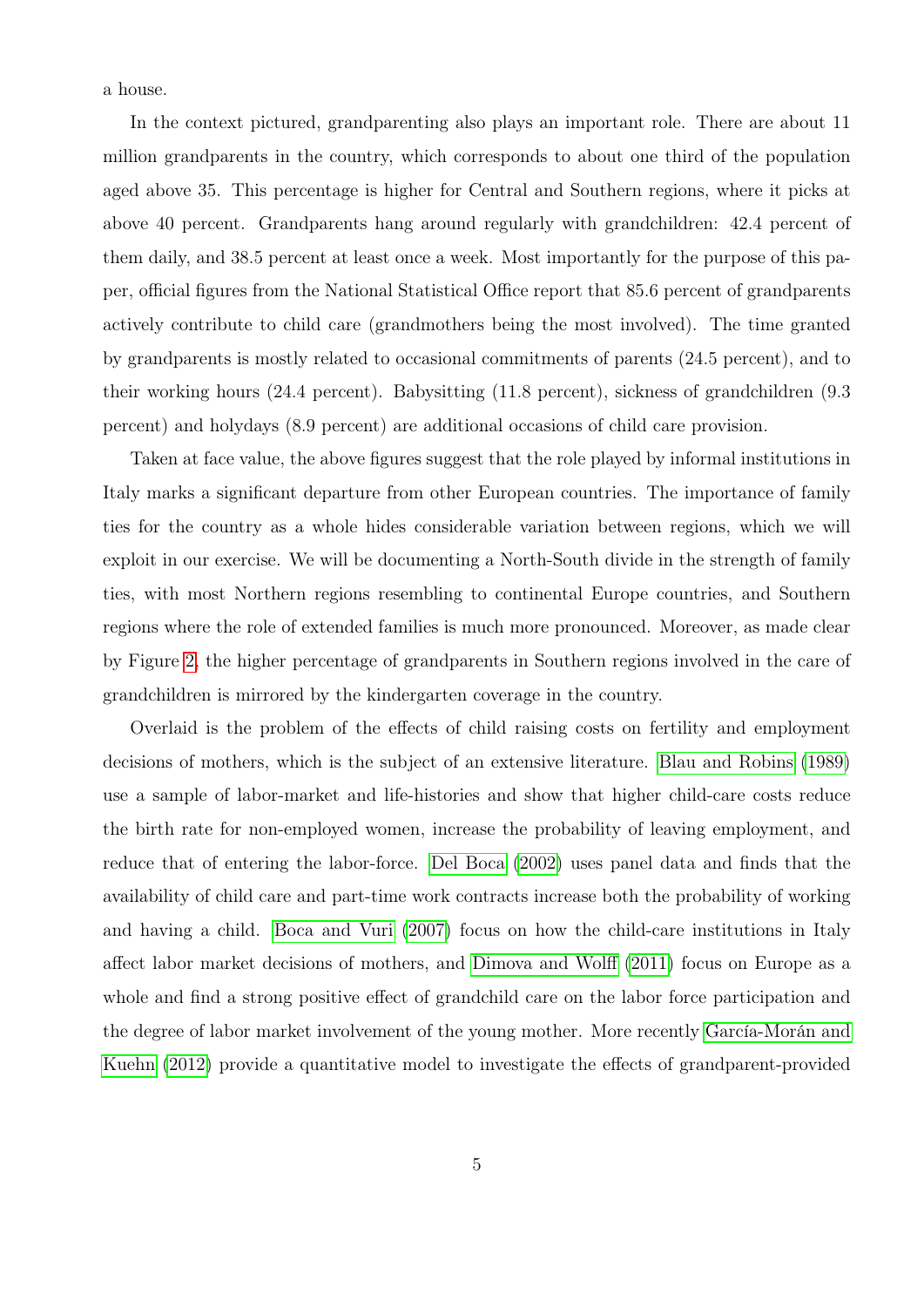care on fertility and labor supply decisions.[4](#page-5-0)

A common issue in this literature is the endogeneity of child-care utilization with respect to both fertility and labor market participation decisions. If the tastes for kids are correlated between generations and if daughters of non-working mothers are more likely to give birth, a positive association between the time that grandmothers devote to their grandchildren and fertility would not mean a causal relation. Furthermore, fertility often means a period of leave from work for mothers (and possibly also fathers), which can translate on foregone earnings and also lost opportunities for gains in human capital. These losses are likely to be higher for more skilled individuals, for whom the cost of directly caring for kids is typically higher. But if ability traits are at least in part inherited, there will be factors affecting both the supply of grandparenting time and the cost of caring, which will make it hard to attach a causal interpretation to the correlation between fertility and availability of informal care from grandparents.

Finally, grandparents provided child-care is typically un-paid, and therefore using this type of care relaxes the budget constraint by increasing the amount of time parents (typically mothers) can devote to work, and by reducing the demand for paid care.[5](#page-5-1) But the demand of care is itself related to income: higher income grants access to possibly better quality care, and the opportunity cost of caring children increases with income possibilities. Relatedly, to the extent that better able parents earn more and also allocate their time more efficiently between markets and non-markets activities within the households, higher earnings will be associated to lower demand of care.

This paper makes use of a number of policy interventions that took place in Italy during the 1990s and modified substantially the eligibility conditions for retirement. The reforms have meant that the retirement age has increased for relatively younger generation of workers and has remained unchanged for older generations. We document unintended consequences of these interventions on inter-generational fertility decisions, building on the quasi-experimental setting to add internal validity to our conclusions. We make use of the newly released wave of the Family and Social Subjects data (October 2012), which is part of an integrated system of

<span id="page-5-0"></span><sup>4</sup>[Bick](#page-20-6) [\(2011\)](#page-20-6) provides a life-cycle model incorporating both paid and un-paid care to children. The model is calibrated, simulated and used to show that the lack of subsidized child care is an obstacle to female labor market participation and depresses fertility.

<span id="page-5-1"></span><sup>5</sup>Of course, parents can use the unpaid help from grandparents to consume more leisure, with no effect on the households labor supply.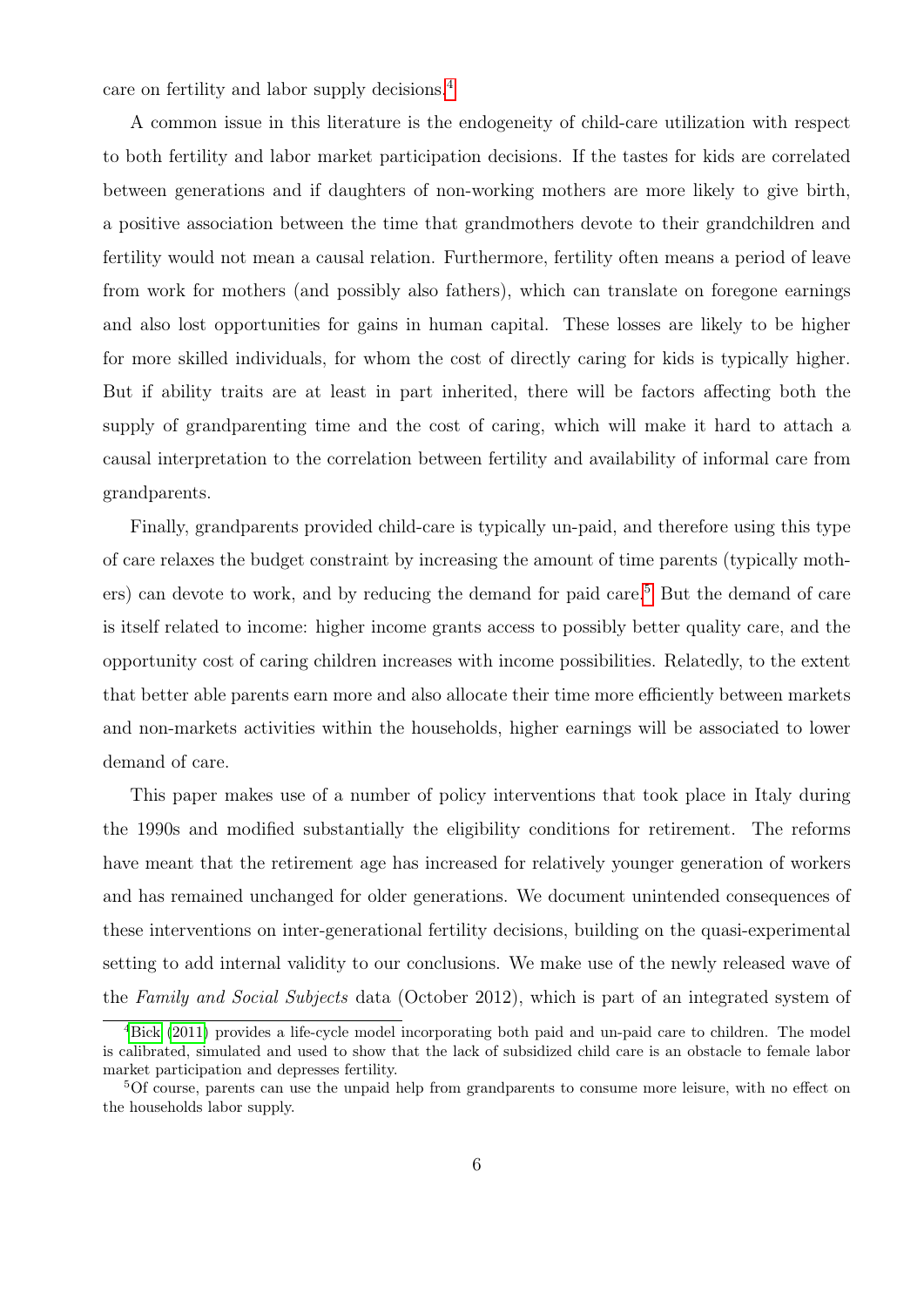social surveys carried out by the Italian National Statistical Office on daily lives of individuals and families.

Our main findings can be summarised as follows. First, we show that pension reforms that were implemented in Italy during the Nineties have affected markedly the working horizon of individuals. We document negative effects on retirement probabilities of about 5 percent at age 50, which up to 1992 was the minimum retirement age set by law. In light of the steep transition rates from work to retirement in the 50 to 55 age range observed before 1992, we conclude that the reforms lengthened by about 5 years the working horizon of individuals. We document that this is more so for females, and for individuals from low socio-economic background. [Manacorda](#page-23-1) [and Moretti](#page-23-1) [\(2006\)](#page-23-1) document similar effects on labour market participation rates using data from the Bank of Italy.

Second, we show that females in households with grandparents affected by the reforms have different fertility decisions than those where grandparents are unaffected. In particular, we show that the fraction of mothers by age 30 in the former group is 4 percentage points lower than in the latter group, 30 being roughly the average age at birth in the population as documented in the bottom panel of Figure [1.](#page-34-0) This result is robust to various specifications and alternative data selection criteria that we perform. In particular, our findings are more pronounced if we consider only grandparents living in the proximity of the household. More in general, we find that pension reforms have generated an inter-generational postponement in fertility decisions such that the effects on age at first child roughly match the effects on the working horizon of grandparents. As pointed out by [Manacorda and Moretti](#page-23-1) [\(2006\)](#page-23-1), the postponement can partly be explained by positive effects of the reforms on the children's propensity to live at home with their parents. However, the effects in this paper are way larger than those found by [Manacorda](#page-23-1) [and Moretti](#page-23-1) [\(2006\)](#page-23-1) using the same reforms. Thus we argue that our conclusions reveal causality mechanisms at work on top of those previously documented in the literature.

Third, we find a limited effect on labor supply of the women, whether we consider the part-time or full-time job contracts. This adds to the extensive literature on the effects of child care policies on labor supply of the women, in which considerable uncertainty still remains on the magnitude of the elasticity of maternal employment with respect to the price of child care (for a survey see [Blau 2003\)](#page-21-6). In line with our findings, recent work on Sweden - a high fertility rate country - has shown a limited effect of childcare policies on labor supply of the women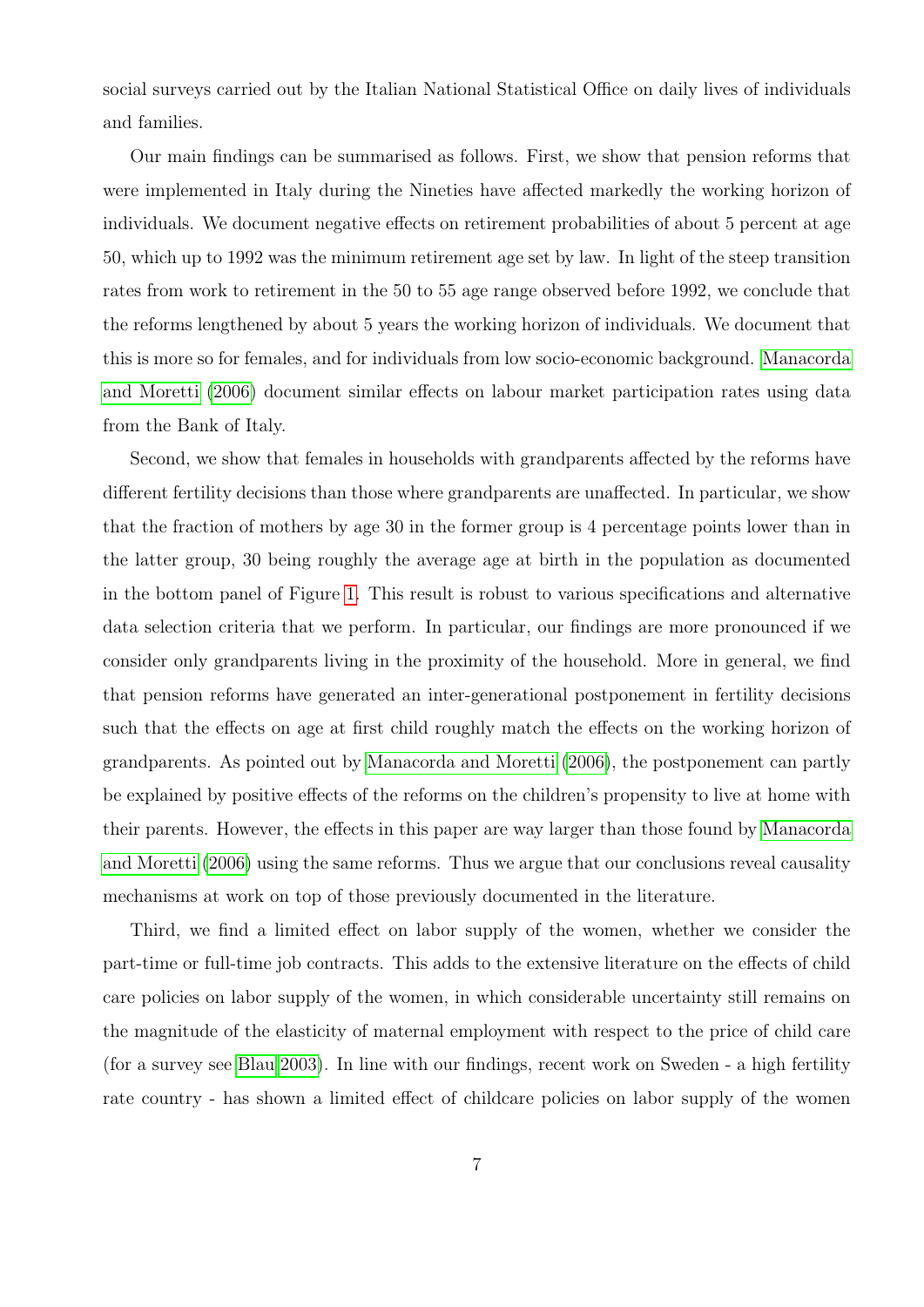(see [Lundin et al. 2008\)](#page-23-3). Recent evidence for lower fertility countries, including Italy, seems also compatible with our results. [Nicodemo and Waldmann](#page-24-1) [\(2009\)](#page-24-1) focus on Mediterranean countries and show that in those countries a very high percentage of women who do not work use non-parental child care arrangements.

Fourth, our results show that proximity of grandparents matters for fertility. However, if grandparents help out their children to buy "close" homes, the effect of proximity of grandparents on fertility is just masking that on housing tenure. To rule out this possibility, we model the probability of grandparents giving financial help to their children to buy home. The evidence shows no difference between the affected and the unaffected cohort, which we interpret as evidence that proximity of grandparents matters for its effect on childcare.

The remainder of the paper is organized as follows. While Section [2](#page-7-0) relates our paper to the available literature, the issues of endogeneity are discussed more in the depth in Section [3.](#page-10-0) Section [4](#page-11-0) describes pension arrangements in Italy, and the various pension reforms that we use to set out the quasi-experimental setting employed in the analysis. Section [5](#page-13-0) presents that data. Section [6](#page-14-0) the results. Conclusions and policy implications are deferred to Section [7.](#page-18-0)

## <span id="page-7-0"></span>2 Fertility decisions and child care

As a part of the demografic transition at large, the fertility rate has declined in several highincome countries over the last decades. In the US the fertility rate went from above 3.65 children per women in 1960 to 2.1 in 2010. In the UK from 2.69 in 1960 to 1.94 in 2010. In France form 2.85 in 1960 to 2 in 2010. In Germany from 2.37 in 1960 to 1.39 in 2010. Italy is no exception to this general trend, and the reduction in fertility has been more pronounced going from 2.41 in 1960 to 1.4 in 2010.[6](#page-7-1)

These trends have prompted a large literature investigating the causes behind the decline. The classic demographic transition theory attributes the decline to changes in social life, which come with industrialization and urbanization. While this approach has been perceived as adequate to explain millenial trends, its performance to account for changes on a decade scale is heavily discussed (see for a survey [Mason 1997\)](#page-24-2). More modern versions of the classic transition theories emphasize the sociological and psychological aspects of the fertility decisions,

<span id="page-7-1"></span><sup>&</sup>lt;sup>6</sup>The fertility rate is defined as: "the number of children that would be born to a woman if she were to live to the end of her childbearing years and bear children in accordance with current age-specific fertility rates." see http://data.worldbank.org/.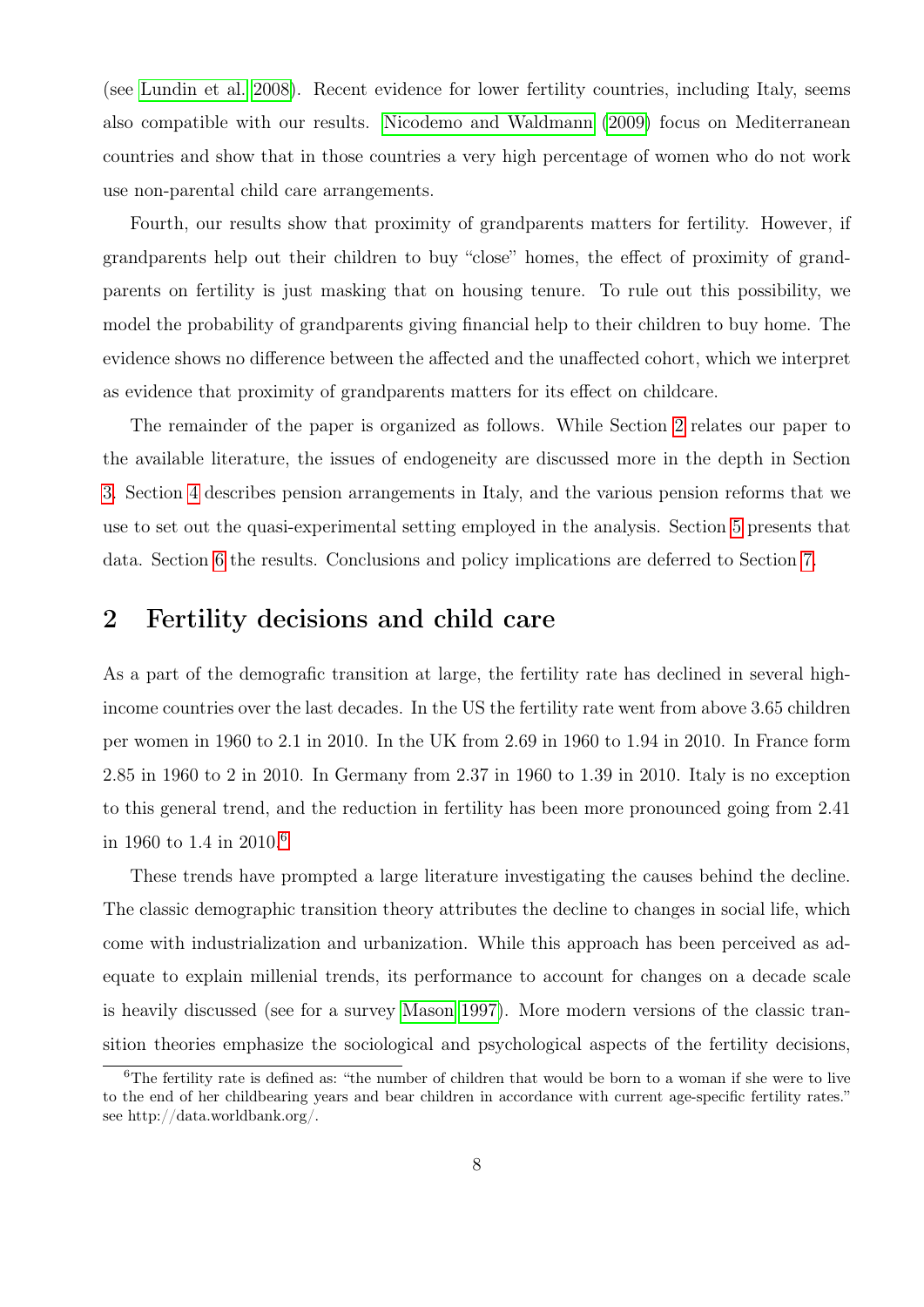as in [Lesthaghe](#page-23-4) [\(1980\)](#page-23-4) and [Caldwell](#page-21-7) [\(1992\)](#page-21-7), the former emphasizing a shift of values towards self-fulfillment, the latter the emotional nucleation of the family. In seminal work, [Becker et al.](#page-20-7) [\(1960\)](#page-20-7) argues that sociological and psychological approaches allow a partial understanding of fertility transitions and proposes to analyze fertility decisions within an economic framework. One advantage of the economic framework is to allow a quantitative evaluation of the fertility decisions. The framework attributes a role to tastes, income and prices, and identifies the sources of benefits and costs. On the benefits side, children are treated as a "consumption durable goods" and thus are assumed to provide utility.<sup>[7](#page-8-0)</sup> The cost of children factors in expenditures for food, clothing, health care and education, but also the opportunity cost of time parents devote to child care and direct childcare costs. In addition, the framework allows to incorporate institutional factors, which affect tastes, beliefs and resources to be allocated to childbearing. The early work by Becker paves the way for later developments, where a special attention is devoted to the role of childcare costs.

The reduction in childcare costs can affect both fertility and labor supply decisions. The idea is formalized in [Ermisch](#page-22-6) [\(1989a\)](#page-22-6) and [Ermisch](#page-22-7) [\(1989b\)](#page-22-7), and related works explore the effect of various child care modes. [Lehrer and Kawasaki](#page-23-5) [\(1985\)](#page-23-5) focus on two-earners households and on the effect of three main child care arrangements, provided by relatives, babysitters, and organized facilities, on "intended fertility". They find that intended fertility is higher for households who rely on relatives rather than organized facilities or babysitters. [Blau and Robins](#page-21-4) [\(1989\)](#page-21-4) measure child care costs with the average per-child weekly expenditure on child care by geographic site and find that those costs affect the birth rate for non-employed but not for employed women. [Mason and Kuhlthau](#page-24-3) [\(1992\)](#page-24-3) study the perceived impact of child care costs on women's labor supply and fertility, and show that the lack of child care is perceived as a constraint for the labor supply rather than for the fertility decisions. [Richter et al.](#page-24-4) [\(1994\)](#page-24-4) focus on Urban Thailand households and find that the type of care for the first child also has impact on the likelihood of a second birth. Their results show a primary role for informal child care arrangements and in particular for grandmothers.

[Kravdal](#page-23-6) [\(1996\)](#page-23-6) focuses on how the local supply of day-care services affect fertility in Norway, and does not find strong support for the idea that the availability of child care increases fertility. The opposite findings appear in [Oláh](#page-24-5) [\(2003\)](#page-24-5) who focuses on Hungary and Sweeden and shows

<span id="page-8-0"></span><sup>7</sup>Children can equally be production goods, a possibility that is also acknowledged.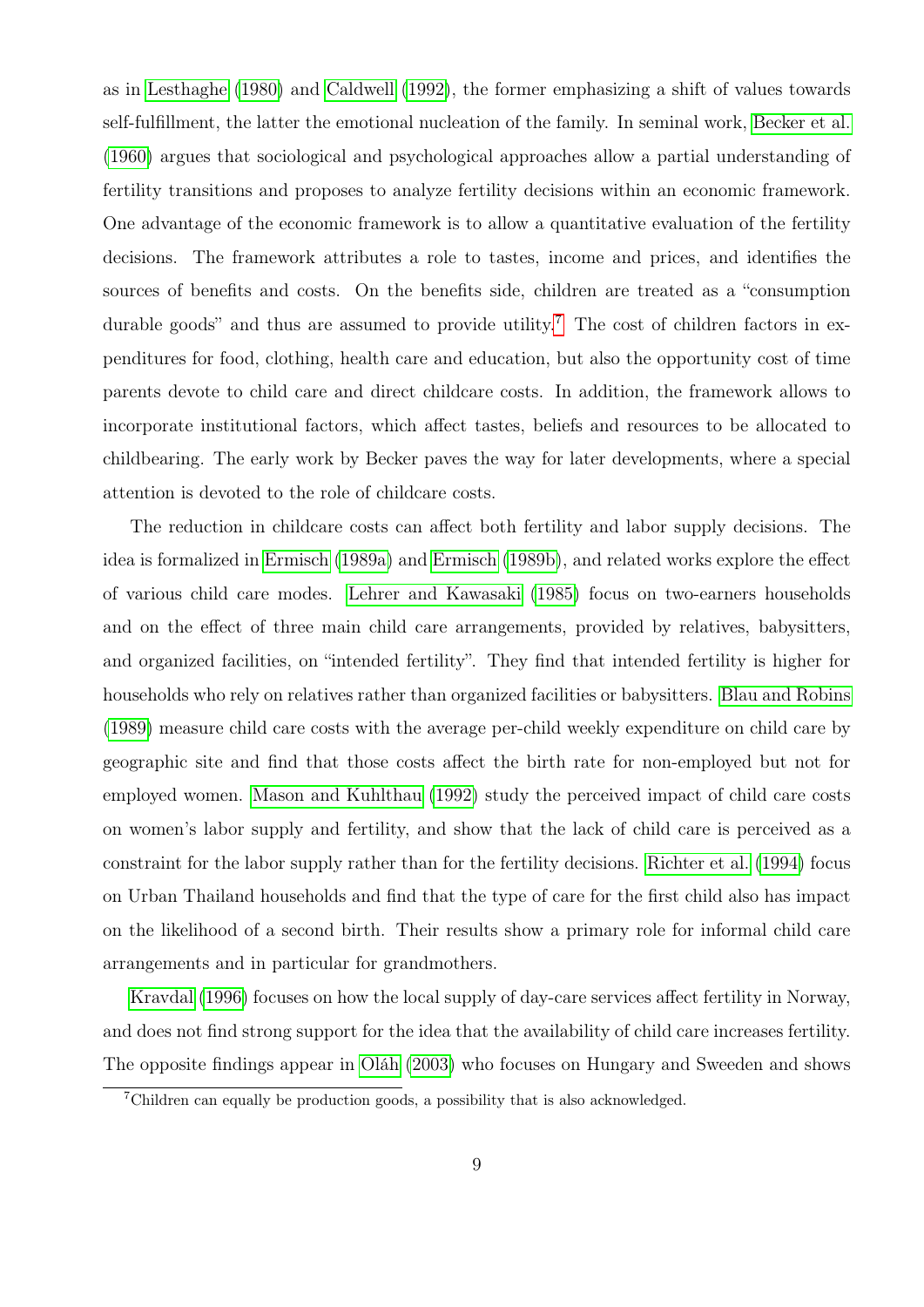that the intensity to have a second child increases as the availability of public childcare improves. The results are consistent with [Del Boca](#page-22-4) [\(2002\)](#page-22-4), who works with Italian data and looks at the effects of the availability of child care (and part-time job opportunities) on fertility and labor supply decisions. The focus is on publicly funded child care provided by organized facilities and the results show a positive effect of the availability of child care on fertility.<sup>[8](#page-9-0)</sup>

Most early papers look at the effect of child care provided by organized facilities, with limited emphasis on the alternative care providers, outside or inside the households. A recent exception is [Hank and Kreyenfeld](#page-23-7) [\(2003\)](#page-23-7), who use the German Socio-Economic Panel to strike the balance between formal and informal child care arrangements. They find a positive effect of informal care arrangements on the probability of entering parenthood, and no evidence of the effect of the public day care provision on fertility.<sup>[9](#page-9-1)</sup>

A common difficulty in the literature has to do with the likely endogeneity of price (and income) changes, which makes it hard to identify the elasticities of the demand for children with respect to prices and income. A strand of new papers try to circumvent the endogeneity issues exploiting exogenous variation induced by reforms typically targeted to reduce the cost of child care. [Schlosser](#page-25-2) [\(2006\)](#page-25-2) exploits the introduction of free pre-school to study Arab mothers fertility and labor supply within a differences-in-differences framework. A quasi-experimental framework is also used in [Mörk et al.](#page-24-6) [\(2009\)](#page-24-6), who exploit the exogenous variation of childcare charges across Swedish municipalities and find a negative association between child care costs and the number of first and higher order births.

This paper also deals with endogeneity by setting out a quasi-experimental setting, but marks something of a departure from other work in the literature because we consider reforms that act directly on potential "providers" of informal child care (the grandparents) rather than on the cost of child care. To the best of our knowledge, this is the first paper that makes use of this channel as an exogenous shock to study fertility and labor supply decisions across generations.

<span id="page-9-0"></span><sup>8</sup>The availability of child care is measured as the ration between the number of child care slots available (for children under 3 years of age) to the number of children 3 years of age or less.

<span id="page-9-1"></span><sup>9</sup>A related literature looks at the effect of family benefits and tax incentives on fertility. [Gauthier and Hatzius](#page-22-8) [\(1997\)](#page-22-8) provide a survey of this literature and study whether higher governmental support for families has a positive effect on fertility by encouraging parents to have more children. The find signs of a limited effect, of the order of 0.07 children per woman in the long-run for benefits 25 per cent higher than average. See also [Cohen et al.](#page-22-9) [\(2007\)](#page-22-9), [Kearney](#page-23-8) [\(2004\)](#page-23-8), [Laroque and Salanié](#page-23-9) [\(2003\)](#page-23-9) and [Milligan](#page-24-7) [\(2005\)](#page-24-7).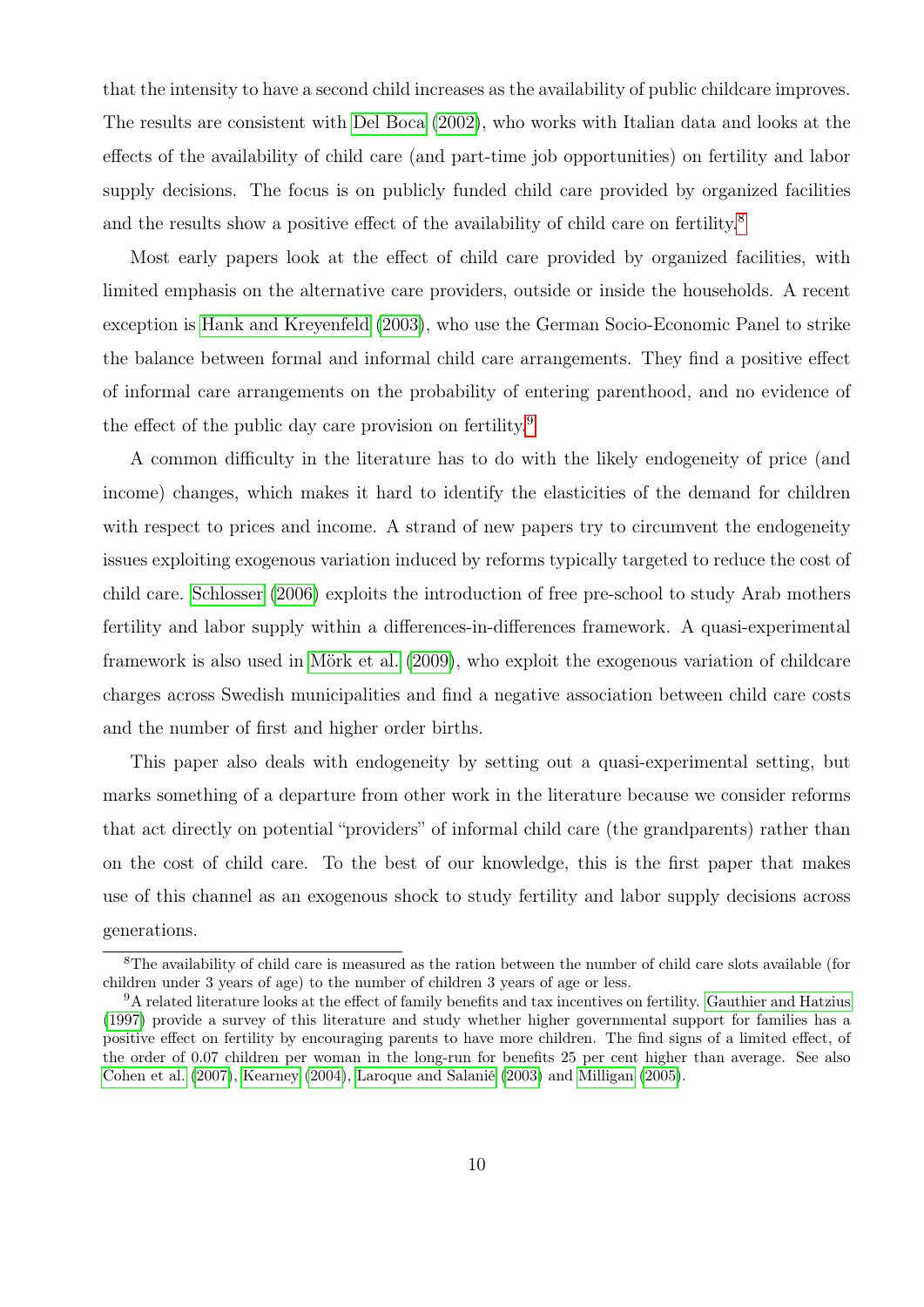## <span id="page-10-0"></span>3 Methods

### 3.1 Identification

In our setting there are three generations of individuals involved. Grandparents are the pivotal group that we use to define the populations of interest, and are those who are directly affected by the pension reforms. The offspring of such pivotal group will be referred to as parents, and are those who - in this setting - determine the demand of child care provision. The third generation involved is the offspring of the parental generation, that we will refer to as *children*. The fertility and labor supply decisions of parents will be investigated by considering the pension regime status of grandparents.

To fix ideas, assume that only two regimes are defined corresponding to pre-reform and post-reform requirements for pension eligibility.<sup>[10](#page-10-1)</sup> Let D be an indicator for grandparents facing post-reform requirements. As a first approximation this dummy corresponds to a deterministic function of the year of birth of grandparents. It follows that the comparison of contiguous cohorts of grandparents reveals the effects of introducing more stringent rules for pension eligibility. The internal validity of such design rests upon a regression discontinuity idea, in which the two contiguous cohorts facing the sharp change in retirement rules would have been otherwise identical in the counterfactual scenario of no reforms. The availability of multiple cohorts of grandparents either side of the discontinuity point can be used to robustify the quasi-experimental setting.

Let  $(Y_0, Y_1)$  be the two potential outcomes defined by the pension regime. Outcomes can refer to any of the three generations considered, but are always indexed by the regime faced by grandparents. For example, they could denote the retirement status of grandparents, had they experienced the  $D = 0$  or the  $D = 1$  regime; they could also denote the fertility decisions of their offspring, had grandparents experienced the  $D = 0$  or the  $D = 1$  regime.

We will consider the following reduced form parameters:

$$
E[Y_1 - Y_0 | D = 1, C = \bar{c}],
$$

where C indexes cohorts of parents depending of their year of birth, and  $\bar{c}$  is the first cohort exposed to post-reform requirements. Under standard smoothness conditions for the profile of

<span id="page-10-1"></span><sup>10</sup>As pension eligibility criteria depend on the minimum retirement age, and this is set by law, we may similarly define *multiple* regimes corresponding to the criterion in place. Since the generalization is logically simple but complicates notation, we will consider only the *binary* case in what follows.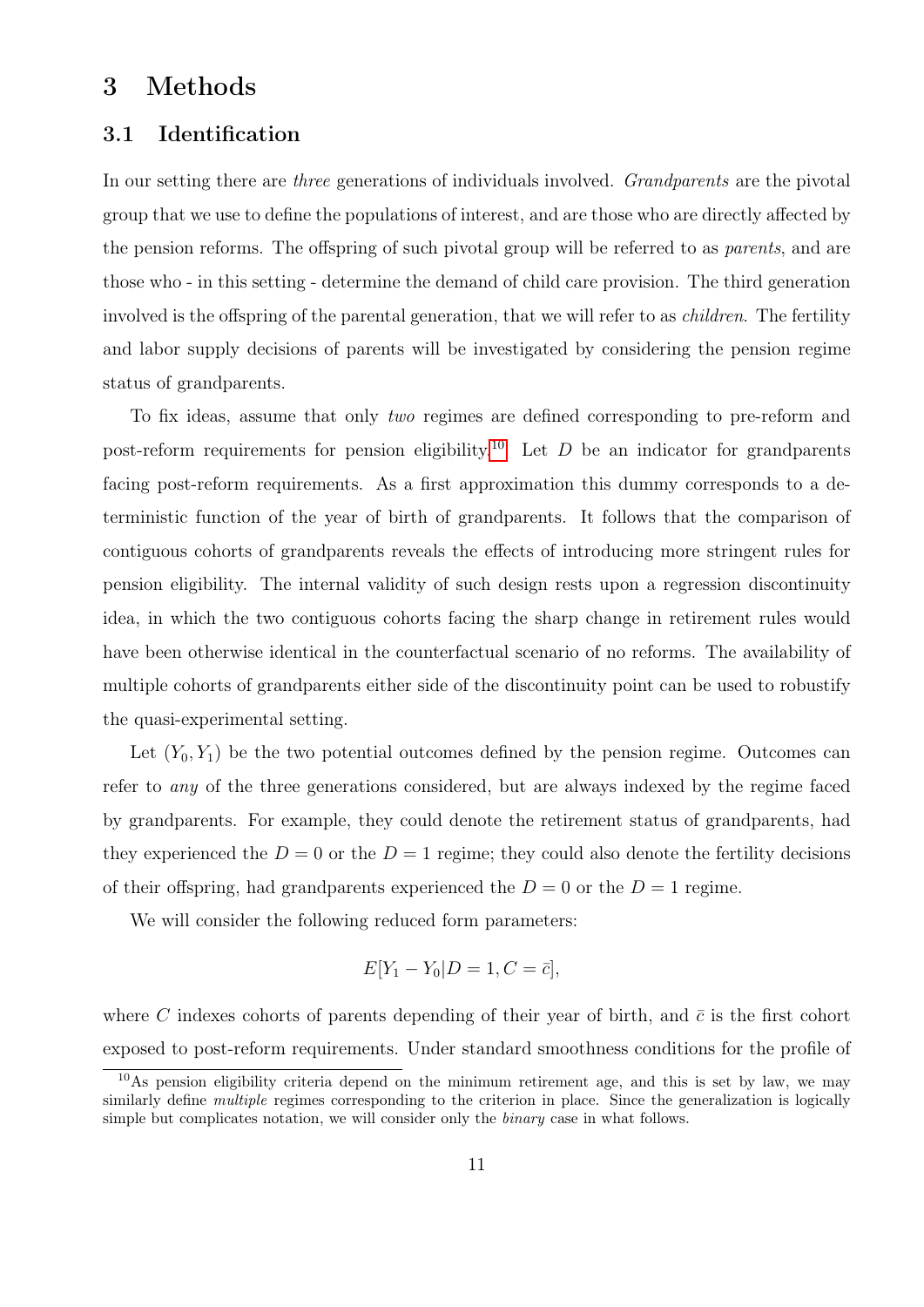$Y_0$  with respect to the year of birth of grandparents, the above parameter measures the reduced form effects of the reforms on the outcome of interest.

#### 3.2 Estimation

We produce two set of estimates. A first set of estimates shows the effect of the reforms on the grandparents' labor supply. These estimates serve the purpose of demonstrating that the reforms have actually increased the grandparents' working lives, which has potentially detrimental effects on the time grandparents can devote to caring the children generation. We define M as the minimum retirement age, which varies between grandparents according the their gender, their year of birth, and their occupation (public, private and self-employed). Defining  $\widetilde{Z}$  as a dummy being equal to one for someone older than  $M$ , we run the following regression:

<span id="page-11-1"></span>
$$
y_i^{gp} = \alpha_0 + \alpha_1 \widetilde{Z}_i + \varepsilon_i^{gp} \tag{1}
$$

where  $y_i^{gp}$  $i$ <sup>gp</sup> is equal to one if grandparent *i* is employed and equal to zero otherwise, and  $\varepsilon_i^{gp}$ i reflect the effect of unobservable factors on the labor supply behavior of grandparents.

The second set of estimates relates fertility (and labor supply) decisions to whether grandparents are available for the care of the children generation. The estimates are obtained using as regressors the number of grandparents who are older than the minimum retirement age and running the following regression:

<span id="page-11-2"></span>
$$
y_j^p = \gamma_0 + \gamma_1 Z_j + \varepsilon_j^p \tag{2}
$$

where  $y_i^p$  $_j^p$  is equal to one if parent j gave birth (is employed, respectively) and zero otherwise,  $Z_j = \sum_{i=1}^4 \widetilde{Z}_i$ , and  $\varepsilon_j^p$  $\frac{p}{j}$  reflect the effect of unobservable factors on the fertility and labor supply behavior of parents.

## <span id="page-11-0"></span>4 Pension arrangements in Italy

The demographic transition has brought about a series of reforms to the social security system in Italy during the nineties. Before that, replacement rates were high, pension benefits were computed on the basis of the earnings-model and generous early retirement schemes were available. These characteristics of the Italian social security system meant a very high ratio of pension benefits to GNP, which reached almost 16% in 1992, the highest value among industrialized countries. To respond to these growing unbalances, three main reforms were passed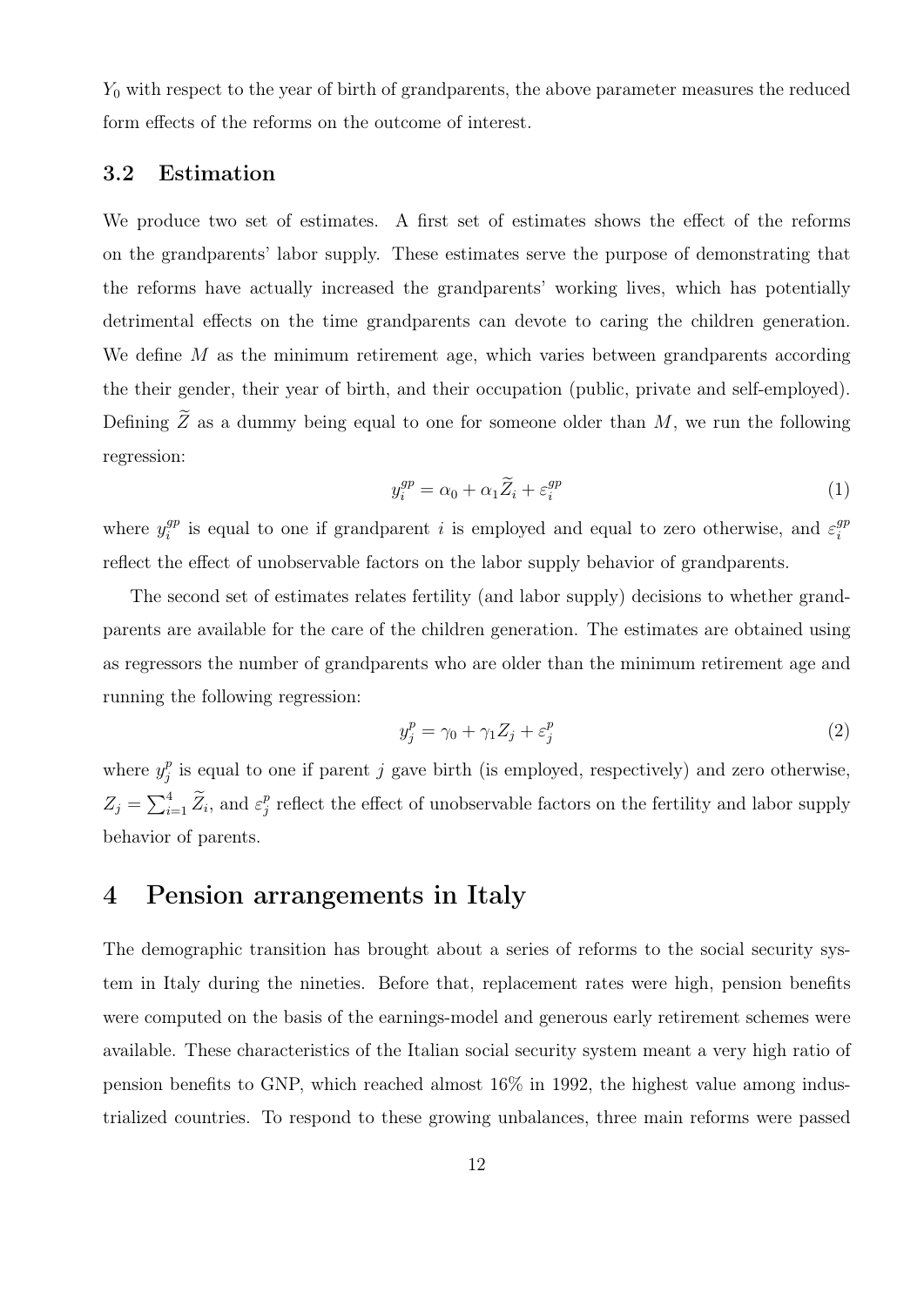between 1992 and 1997. The first of these reforms was presented in the second half of 1992 by the Government led by Giuliano Amato, and it is known as the "Amato" reform. The other two reforms were passed in 1995 and 1997, when Lamberto Dini and Romano Prodi, respectively, were in charge. These reforms are known as the "Dini" and the "Prodi" reform. While the three reforms differ on some aspects, they have important common traits, which relate to the increase in the retirement age and in minimum years of contributions for pension eligibility, to the abolition of seniority pensions for all those who started working after 1995, to a gradual reduction in pension benefits, and to the indexation of pension benefits to prices rather than to wages. A notable feature of the three reform, that we will exploit for identification, is to leave relatively unaffected the generous pre-1992 regime for relatively old workers, defined as those who in 1995 had at least 18 years of contributions (15 years of contributions in 1992) and which we call "old", for brevity. Therefore, in our data we will distinguish two main pension regimes, a pre-reform and a post-reform regime. Table [1](#page-27-0) shows the retirement ages across the two regimes, for the "old", for those with less than 18 years of contribution in 1995 (the "middle-aged") and for those who entered labor market in 1995 (the "young"). Two main retirement schemes are available in Italy: old age and seniority pensions.<sup>[11](#page-12-0)</sup> For both schemes, Table [1](#page-27-0) indicates that the eligibility rules are generally more restrictive in the post-reform regime. In the new regime the young are entitled to a flexible retirement age (from 57 to 65), subject to incentives. For those already working in 1995 (the old and the middle-aged), the reform raises minimum retirement age for old age pensions of private sector employees (65 for men and 60 for women), but not for public employees and self-employed. For the old and middle-aged, the reform raises minimum years of contributions for both seniority pensions and old age pensions; for the young, whose pension award formula is entirely contribution based, the minimum years of contributions is just 5 years.

The between cohorts variation in pension arrangements provides the exogenous variation in the time grandparents can devote to the care of their grandchildren. To track the variation, we use a unique source of data, providing information on the grandparents', parents', and children generations, which we describe next.

<span id="page-12-0"></span><sup>&</sup>lt;sup>11</sup>In 2012, the Government led by Mario Monti abolished the seniority pensions and introduced for early pension scheme, which is accessible by male (female) workers who contributed for at least 42 (41) years.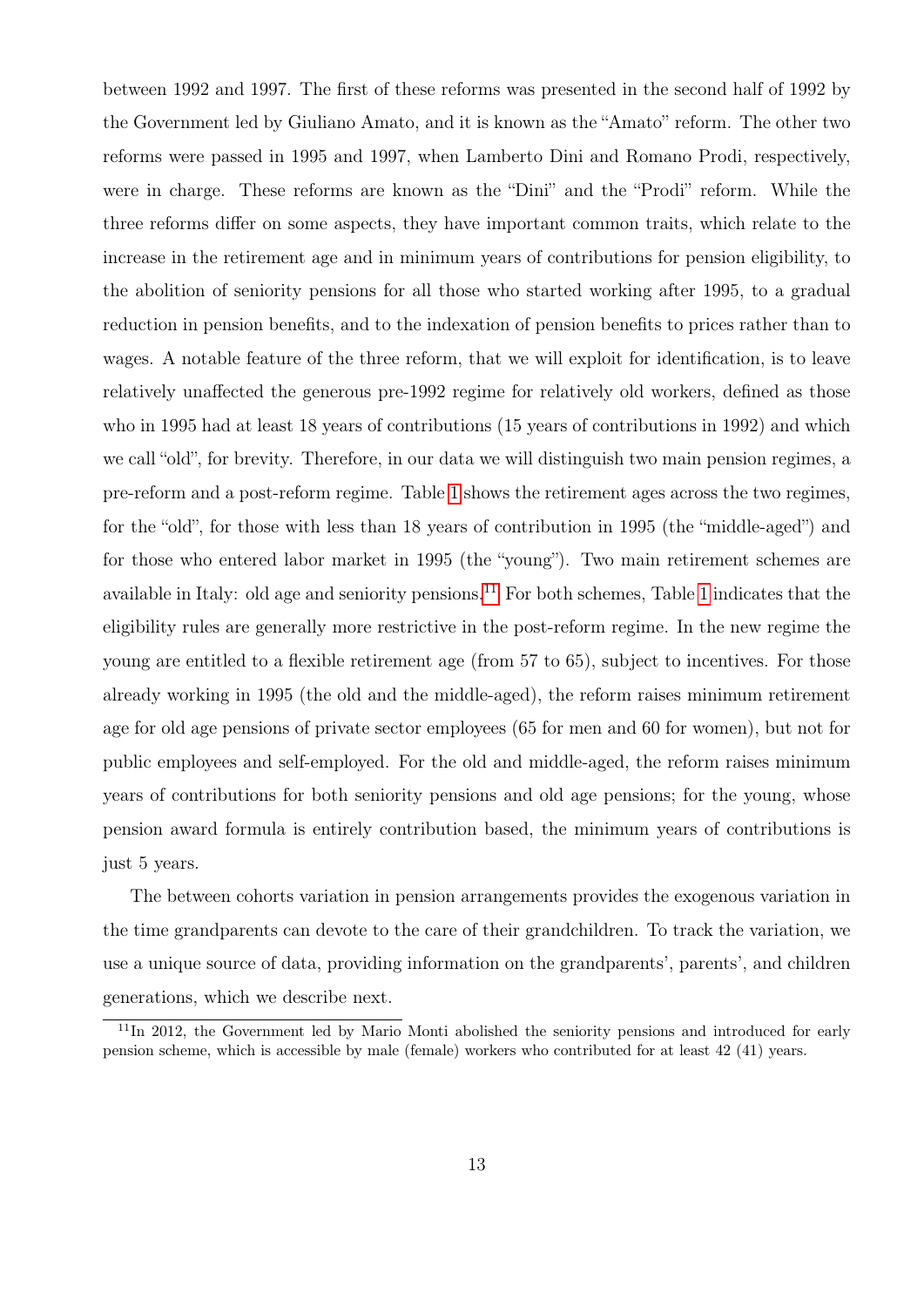## <span id="page-13-0"></span>5 Data

We use data from the newly released wave of the *Multiscopo* Survey, conducted by the Italian National Statistical Office in 2009. In particular, we use the Famiglia Soggetti Sociali - Condizione Infanzia section of the survey. This is the third wave of a large cross sectional survey conducted every 6 years which collects detailed retrospective information on employment occasions and fertility decisions for each member of the sampled household. The sampling frame is designed to yield figures that are representative of the Italian population.

We construct two complementary working samples, one for each set of estimates provided below, and use year of birth as the main selection variable. The effect of pension reforms on grandparents' labor supply is analyzed with the Sample of Grandparents, which is obtained selecting in individuals born between 1908 and 1966. The Sample of Grandparents counts 9, 137 males and 10, 070 females, the average age and education are well balanced between genders, with females being slightly older than males, and males being slightly more educated, as reported in Table [2.](#page-28-0)

The second set of estimates is produced using the Sample of Parents, which is obtained selecting in those couples whose female member is born between 1950 and 1980, which gives an age range that corresponds to grandparents being born between 1908 and 1966. As shown in Table [2,](#page-28-0) the size of the Sample of Parents is 4, 664 ,females are on average about 4 years younger than males, and slightly more educated.

To bolster our confidence in the chosen sample selection, we use the Sample of Parents to investigate how the number of grandparents above the minimum retirement age, Z, varies with the female year of birth. Figure [7](#page-35-0) plots the residual from the regression of Z on education and age of grandparents against year of birth of the females member in the *Sample of Parents* couples. The figure shows two lines, one for females aged 27 and 30. For both the age groups, the figure records a sharp drop corresponding to 1995, when the Dini's Reform was implemented, which endorses our identification strategy and indicate that the *Sample of Parents* is able to detect a discontinuity in the labor supply behavior of grandparents.

#### 5.1 Measuring family ties

To measure the strength of family ties, we rely on the principal component analysis and focus in the Sample of Parents on the following variables: dummies for having at least one, two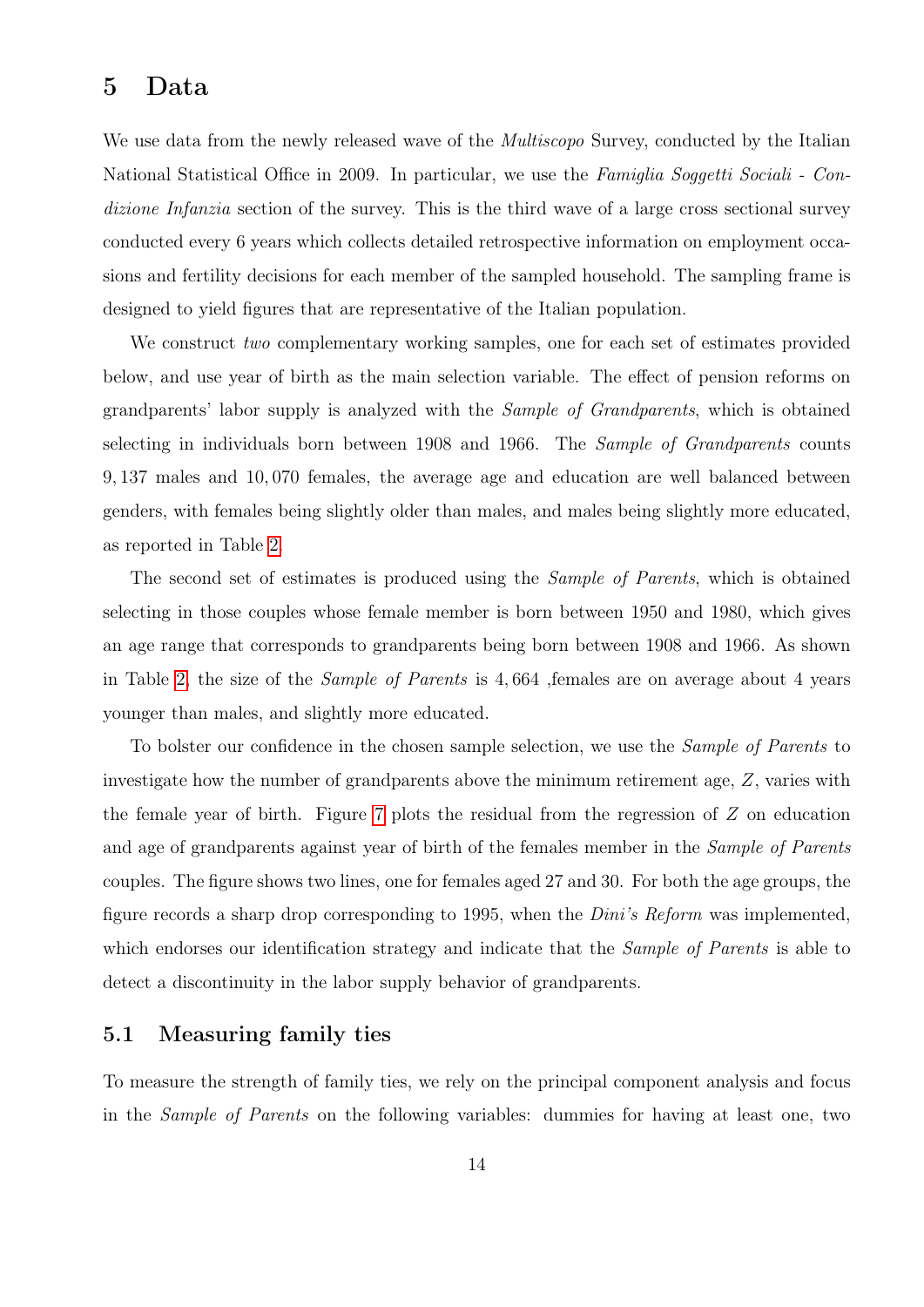or three grandparents living in the same municipality, dummies for seeing at least one, two or three grandparents more than once a week, dummies for contacting by phone at least one, two or three grandparents more than once a week, dummies for having lived with at least one, two or three grandparents in the same municipality when married, dummy for having received help in buying the house and a dummy for regularly having lunch or dinner with parents and relatives on Sunday.

Our measure thus differ from [Alesina and Giuliano](#page-20-8) [\(2013\)](#page-20-8), who also rely on a principal component analysis but use subjective information in the World Value Survey obtained from 3 questions eliciting respondents' opinions on the importance of family, on the duties towards parents, and on the duties of parents. While being conceptually different, both family ties measures appears to be consistent with the sociological literature.

[Alesina and Giuliano](#page-20-8) [\(2013\)](#page-20-8) find for Italy that the lowest level of family ties are in the northern region of Valle D'Aosta, the highest in the Southern region of Calabria. Figure [3](#page-36-0) plots the geographical distribution of our family ties measure and delivers a picture consistent with the evidence provided in [Alesina and Giuliano](#page-20-8) [\(2013\)](#page-20-8), with family ties being stronger in Southern than in Northern regions. Our evidence thus confirms the role played by familism, and the sharp divide that exists between Northern and Southern regions in Italy, which has been discussed at large in the literature starting from the work by [Banfield](#page-20-9) [\(1958\)](#page-20-9).

Family ties appear to be negatively correlated with female and elderly labor force participation, as shown in Figure [7,](#page-36-0) consistently with was is found in [Alesina and Giuliano](#page-20-8) [\(2013\)](#page-20-8).

While indicating interesting route of investigation, the two-way correlations between family ties, labor supply and fertility hide the role of relevant confounders, which is explored in the remaining of the paper.

## <span id="page-14-0"></span>6 Results

### 6.1 Labor supply of grandparents

Our identification strategy requires first to quantify the effect of the pension reforms on labor market participation of grandparents. The first stage is needed to establish the validity of pension reforms as source of exogenous shock to the potential number of hours devoted by grandparents on child care provision.

To this end, we focus on the Sample of Grandparents and estimate a modified version of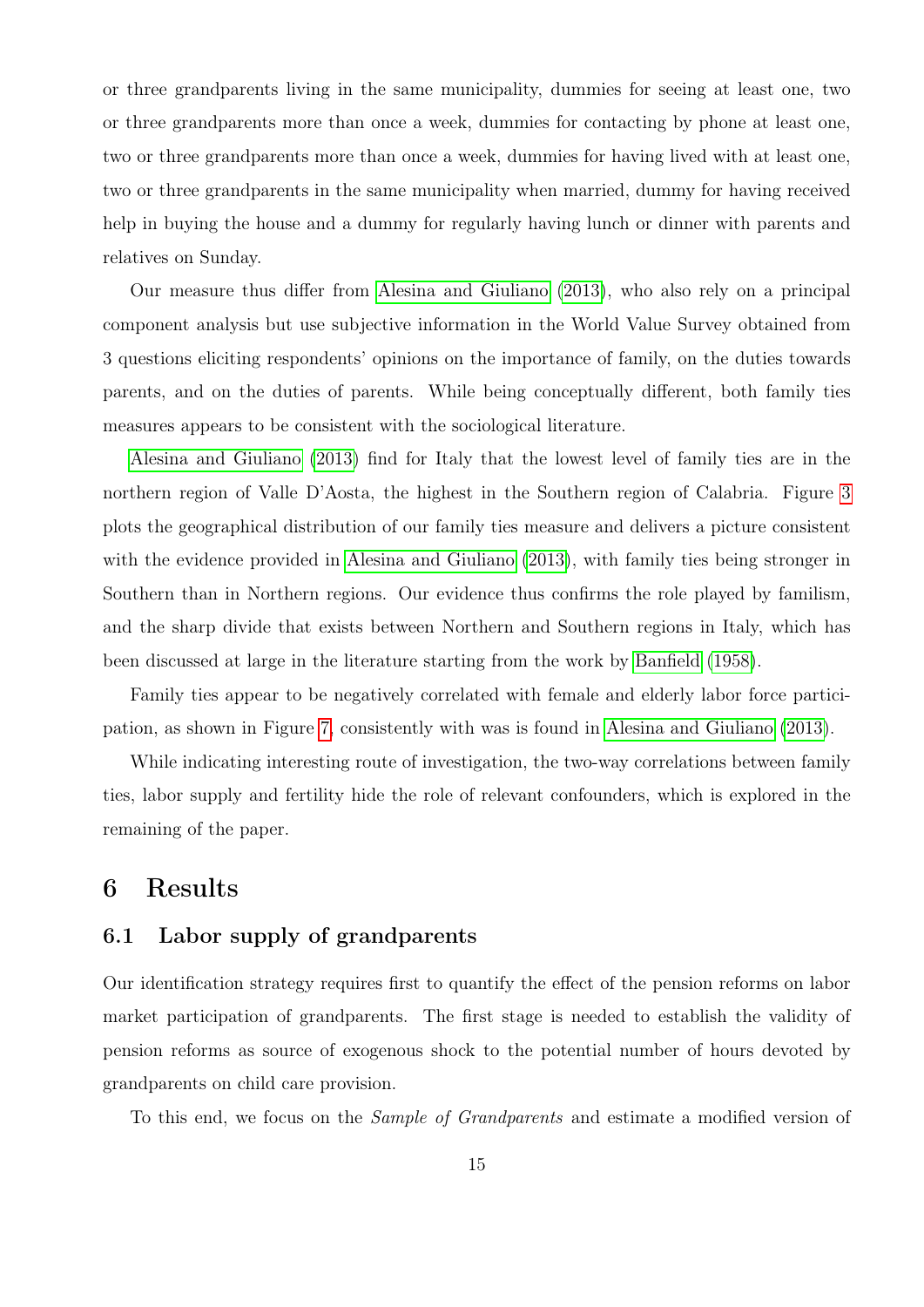equation [\(1\)](#page-11-1), where we dummify the variable  $\widetilde{Z}$  to account for the fact that pension eligibility rules vary with age depending on the year of birth, which leads to define a set of 9 dummy variables, noted as  $\overline{Z}^{age}$ , with  $age = \{51, 52, \dots, 59\}$ <sup>[12](#page-15-0)</sup> Notice that for individuals aged less than 50 and more than 59,  $\widetilde{Z}$  is deterministically equal to 1 and 0, respectively. Additionally, we enlarge the set of regressors to include regional dummies, education and year of birth of the individual.

Results from this regression are presented in Table [3.](#page-28-1) The evidence indicates that the probability of being employed is higher for those who are not eligible between the age of 51 and 57. This age range corresponds to the cohorts of those whose retirement ages were increased by the 90's pension reforms. The results thus suggest that changes in pension eligibility rules is indeed affecting the labor supply behavior at end of the working life. These results are consistent with the evidence supplied by [Brugiavini and Peracchi](#page-21-8) [\(2003\)](#page-21-8), who document a sizable effect of the pension reforms on employment rates.

The other columns in Table [3](#page-28-1) distinguish between high school dropouts and high-school graduates, again focusing separately on males and females. Notice that since high school graduates enter the labor market later than high school dropouts, the variable  $Z^{age}$  is defined starting from the age of 53. The results, which are also reported diagrammatically in Figure [7,](#page-36-0) show that the effect on pension eligibility rules is stronger for high school dropouts. The results thus imply that retirement decisions of the most educated individuals are not affected by changes in the eligibility rules. This result is valid for both males and females. Moreover, if we move towards the lower end of the ability distribution, we can see that the gender differences documented in the columns (1) and (2) of Table [3](#page-28-1) are mainly driven by gender differences amongst high school graduates. If there is limited social mobility across generations, as it is the case for Italy, these results suggest that the largest negative effects on the potential number of hours available from grandparents are for households from low socio-economic backgrounds. This result is important for what follows, as this group may be the most constrained in terms of access to formal child care services.

Next, we turn to analyze the effect of changes in the pension eligibility rules on the fertility and employment decisions of parents, which is done using the Sample of Parents.

<span id="page-15-0"></span><sup>&</sup>lt;sup>12</sup>We also explored the alternative possibility of estimating equation  $(1)$  separately for each age group. The results are similar but less precise.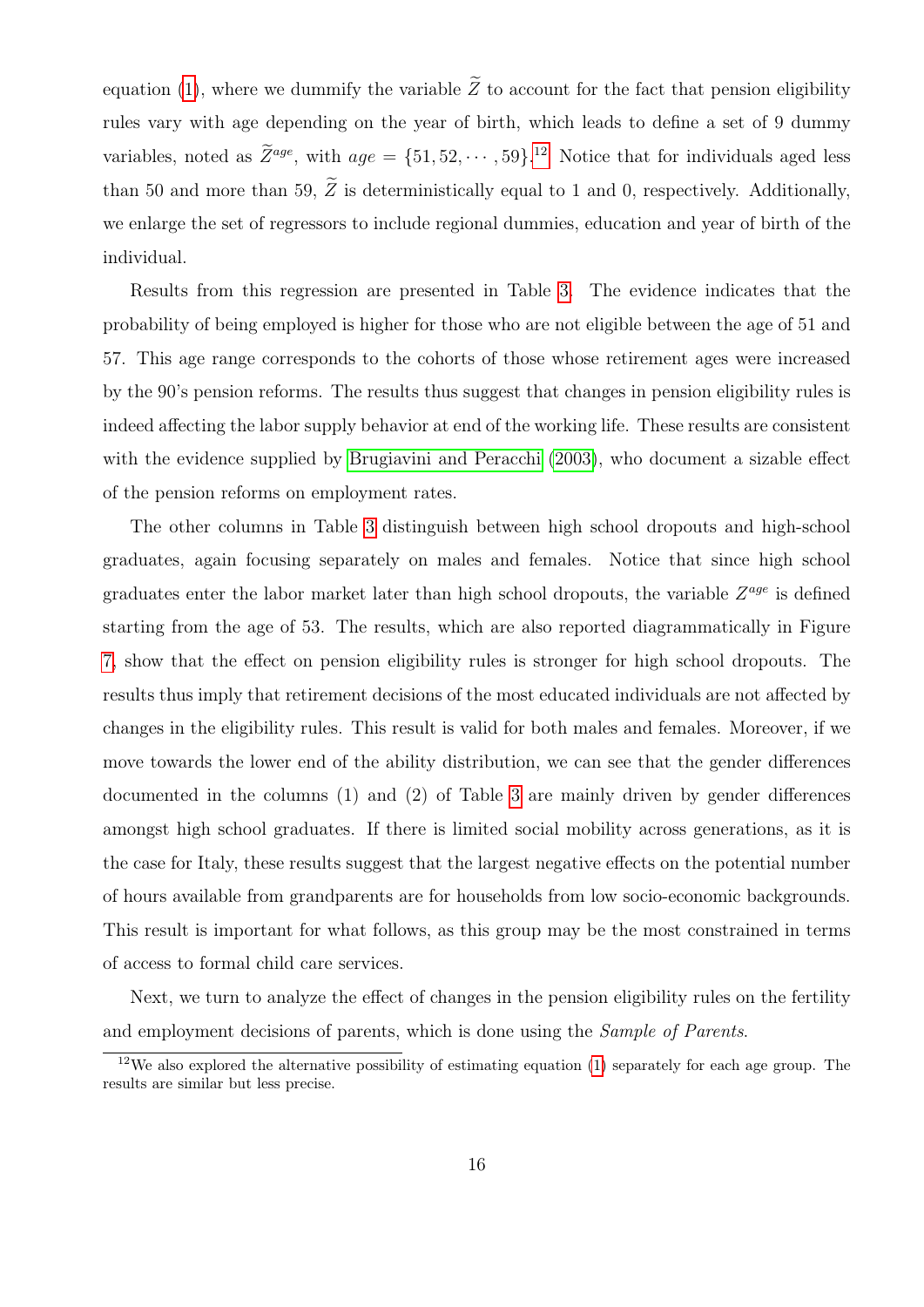#### 6.2 Fertility and labor supply decisions of parents

Using the Sample of Parents we estimate equation [\(2\)](#page-11-2), where  $y^p$ , is, in turn, a dummy for being mother and a dummy for being employed.

Equation [\(2\)](#page-11-2) is modified to add to the baseline specification, a set of controls, including regional dummies, education of man and woman, grandparents' education and age, number of living grandparents, number of siblings, female employment rate and dummies for male and female being first born child. Moreover, we dummify  $Z$  to account for between ages differences in the effect of the number of available grandparents on fertility and labor supply.

The results are reported in Table [4.](#page-29-0) Columns (1) and (2) refer to the baseline and the extended specifications for the fertility equation. The results are similar between the two columns, but the effect detected in the extended specification are unsurprisingly smaller. In both the baseline and the extended specification, the effect is found to positive and increasing with age. The results indicate that the probability of being mother increases as the number of available grandparents increases. The probability is between 2 to 6 percent higher, depending on the specification and on the age of the mother, if one extra grandparent is available. The results are both statistically and economically significant. The percentage of mothers in the age range  $32 - 34$  is on average  $77\%$ , and therefore a  $5 - 6$  percent increase means a sizable change in fertility behavior induced by changes in pension eligibility rules of grandparents.

Columns (3) and (4) of Table [4](#page-29-0) focus on female employment decisions and provide, respectively, the results for the baseline and the extended specification. The results do not deliver a clear pattern. The effect is positive and statistically significant in column (3) for women aged between 20 and 22, and is negative in column (4) for women aged between 29 and 34. These results are not incompatible with [Nicodemo and Waldmann](#page-24-1) [\(2009\)](#page-24-1), who find that in Italy, as well as in other Mediterranean countries, a very high percentage of non-working women use non-parental child care arrangements, including care provided by grandparents outside the households. Notice, however, that the fact that grandparents childcare does not seem to affect maternal labor supply does not imply that the lack of formal care to children is not an obstacle to labor supply. If parents have a strong taste for care provided by grandparents, they will be using the care provided by grandparents whatever their job market status.

While there is not clear evidence of changes in pension eligibility of grandparents affecting the employment decision of parents, the results on fertility are less ambiguous. However,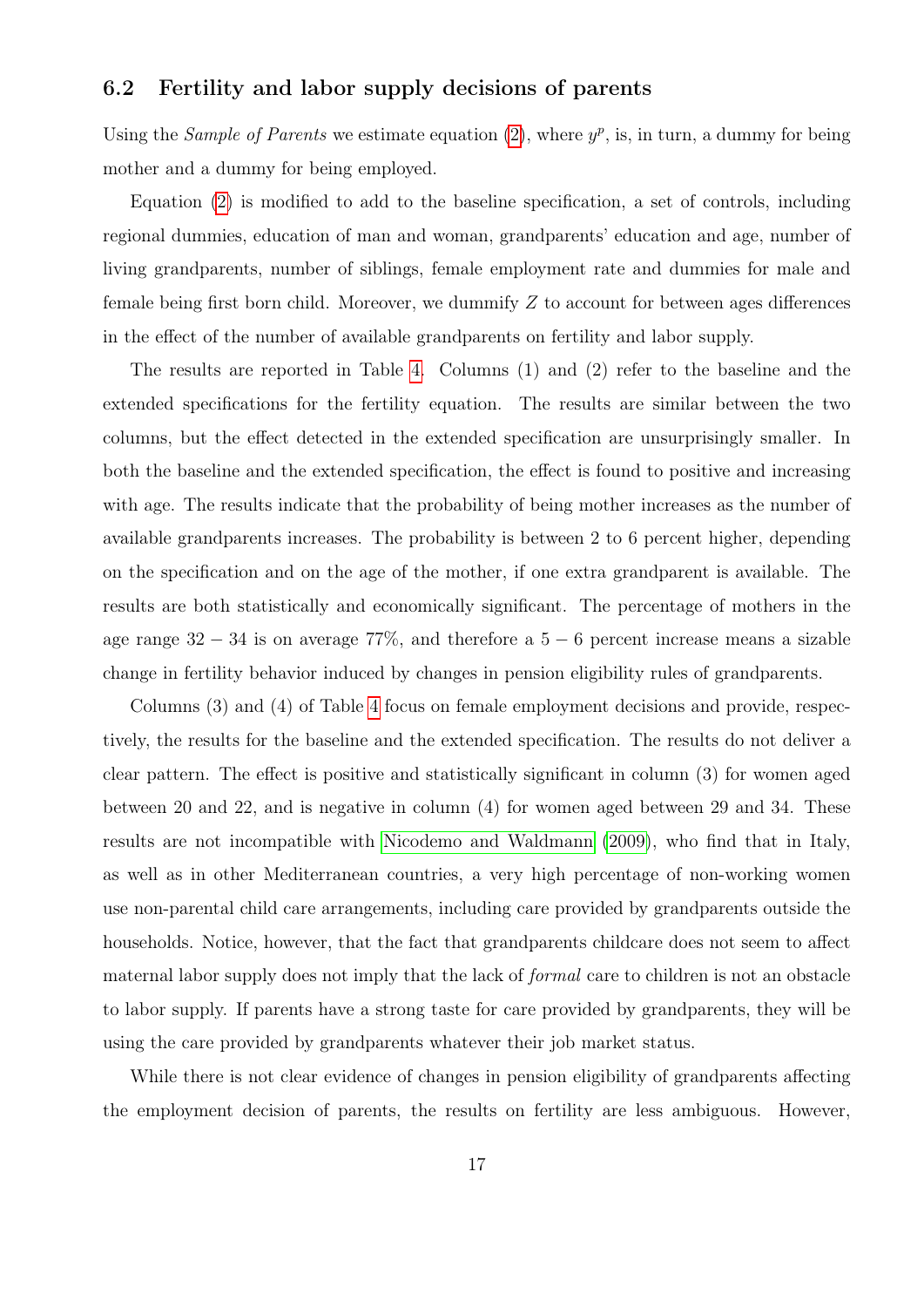pension reforms, by increasing the retirement age of a generation, can also interfere with the living arrangements decision of the next, a point made by [Manacorda and Moretti](#page-23-1) [\(2006\)](#page-23-1). Therefore, we also estimate equation [\(2\)](#page-11-2) using as outcome a dummy for living with parents. The results, reported in columns (5) and (6), of Table [4](#page-29-0) show that the probability of living with parents decreases for females aged between 26 and 34 as the number of available grandparents increases.

This result requires further investigation due to the likely relation between fertility and living arrangements decisions and raises the issue of what are the factors driving our main results on fertility. We address this issue in the next section.

#### 6.3 Family ties and fertility decisions of parents

If the fertility were just driven by the living arrangements decisions, one should observe the same patterns in fertility and living arrangements, no matter the strength of family ties. On the contrary, if grandparents have an important role as childcare providers, the effect of the labor supply of grandparents should be stronger the stronger family ties.

In Table [5](#page-29-1) we split the sample between weak and strong family ties couples and estimate equation [\(2\)](#page-11-2), where  $y^p$ , is, in turn, a dummy for being mother, a dummy for being employed and a dummy for living with parents.

The results presented in Table [5](#page-29-1) are consistent with those from Table [4:](#page-29-0) an effect is found for fertility and living arrangements decision, while the evidence on employment is more uncertain. In addition, Table [5](#page-29-1) shows that the effect on fertility and on living arrangements decisions is stronger among strong family ties couples. For women aged between 29 and 31, one additional grandparent eligible for retirement increases the probability of being mother by 3.5% and by 6.5% in the weak and strong family ties samples, respectively. For women in the same age range, the probability of living with parents decreases by 4.7% in the strong family ties, and by 2.4% in the weak family ties sample.

#### 6.4 The role of Grandparents: Preferences versus Opportunities

Our results do not help to clarify whether the role of grandparents is mostly driven by parents' preferences or by the lack of alternative childcare opportunities. To shed light on the question, we add the kindegarten coverage to the set of controls and interact it with the pension eligi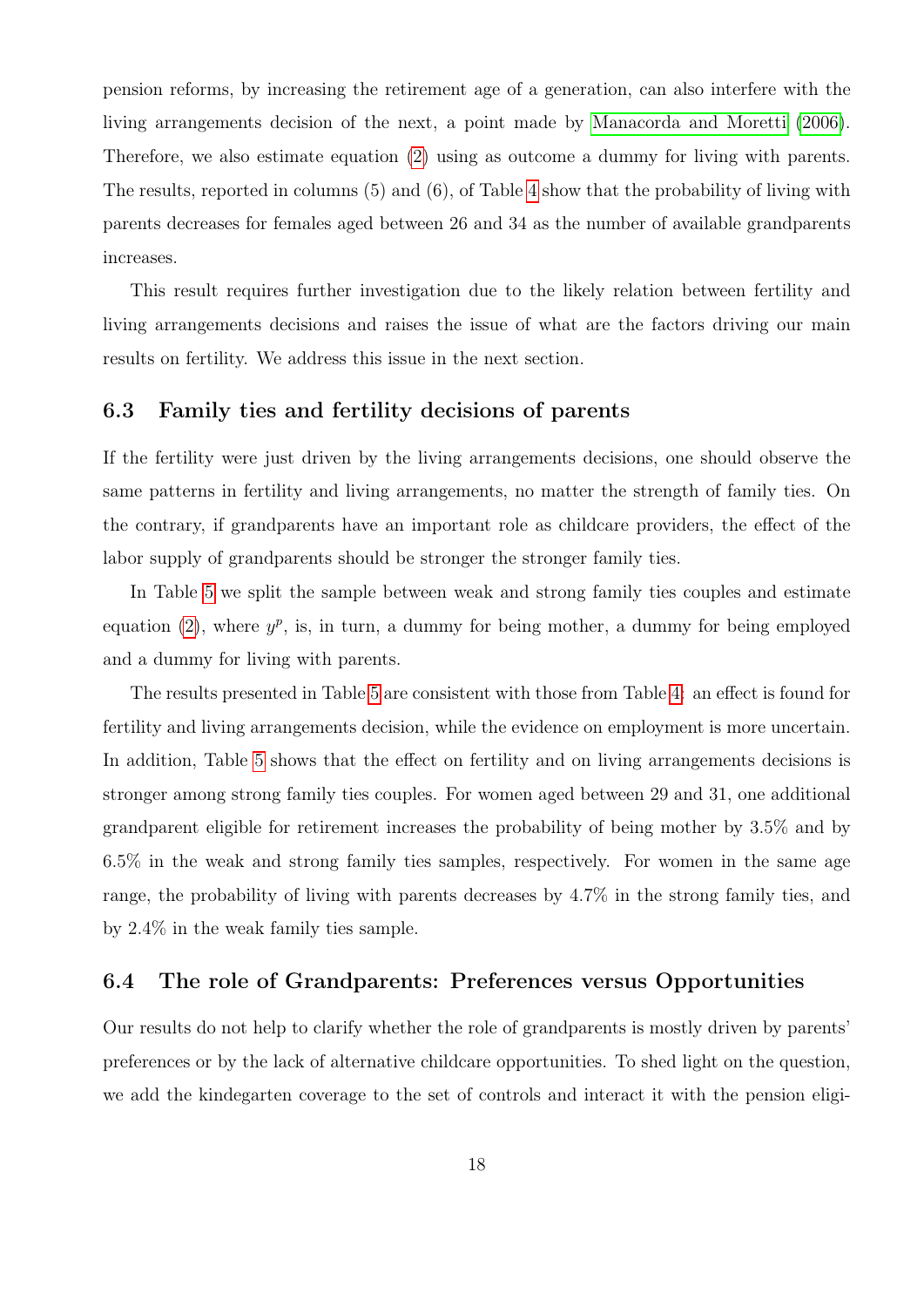bility dummies. The results are presented in Table [6](#page-30-0) and confirm a stronger effect for fertility and living arrangements decisions in the strong family ties sample. The coefficients on the interaction terms imply that the availability of kindergartens attenuates the effect of pension eligibility of grandparents in the weak family ties sample.

On the grounds that parents have a stronger preference for grandparents' childcare if family ties are stronger, the results indicate that the effect of grandparents' pension eligibility on fertility is likely to be driven more by preferences than by lack of alternative childcare opportunities.

#### 6.5 Grandfathers versus Grandmothers

So far our approach treats grandfathers and grandmothers as fungible providers of childcare. As a matter of fact, this is not the case , which means that we should expect our results to be mostly driven by the pension eligibility of grandmothers.

To check for this possibility, we run two separate regressions, in one  $Z$  refer to grandfathers, in the other to grandmothers. The results are reported in Table [7](#page-31-0) and show that the effects on fertility are mostly driven by grandmothers, even though the effect of pension eligibility of grandfathers is detectable among the strong family ties couples.

The results point to the prominent role of grandmothers, but raise an important concern. To the extent that grandmothers are housewives, changes in pension legislation should not affect their availability as providers of childcare. Therefore, we run our main regressions on fertility, employment, and living arrangements on the sub-sample of housewives grandmothers. The results are reported in Table [8](#page-32-0) and show a small effect of pension eligibility on fertility. None of the coefficients on the Z's is statistically significant, except for that on the Z for females aged between 29 and 31, at a 10 percent level.

## <span id="page-18-0"></span>7 Conclusions

Among the many ways in which generations are altruistically linked, the transfer of time for childcare plays an important role. Grandparents are widely recognized as primary providers of childcare across the social ladder and in various institutional settings. The effect of the availability of childcare on fertility decisions has been studied, but much less is known on the effect of grandparents' childcare on the fertility decisions of the offspring generation. A recurrent issue is the possible simultaneity between grandparents' labor supply decisions and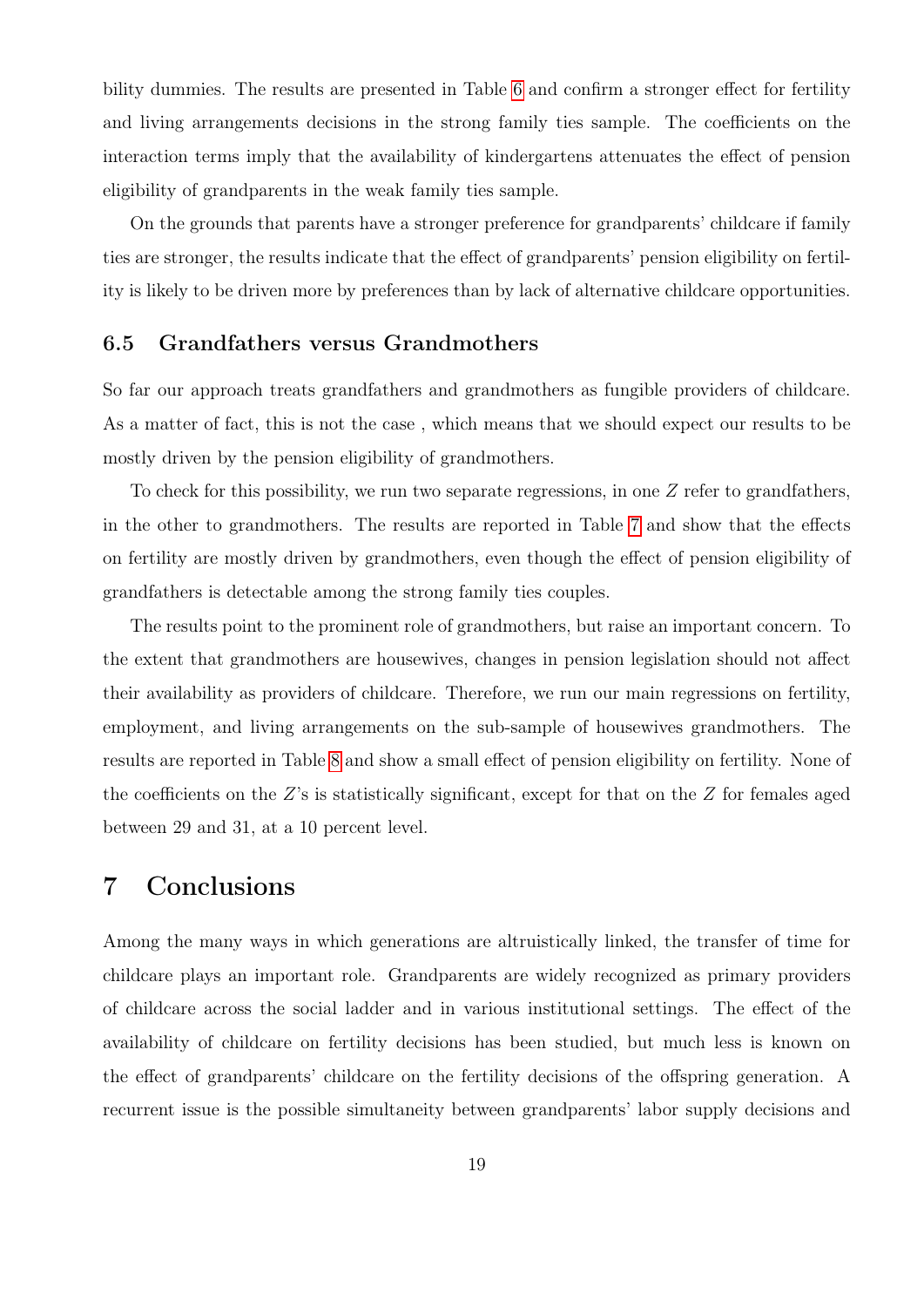their offspring fertility decisions.

The demographic transition has raised life-expectancies and therefore has increased the time grandparents can spend with their grandchildren. However, the concurrent pension reforms, by raising the retirement age, have had a countervailing effect on the time grandparents can devote to the care of grandchildren. Interestingly, changes in pension legislation can provide the source of exogenous variation to study the effect of availability of grandparents' childcare on the fertility decisions of their offspring.

To assess the effect of grandparent's childcare on fertility, we focus on Italy. Italy is an interesting case to study for three reasons. First, Italy scores a low fertility rate in comparison with countries at the same stage of the economic development and records the postponement of fertility decisions of women born after the Sixties. Second, Italy underwent in the last decades a series of pension reforms, which provide the exogenous variation needed for the analysis. Third, Italy is a country where the family plays an important role, but where the strength of family ties considerably varies in society.

Exploiting data on the grandparents and parents generation, we find that the reduced availability of grandparents has a negative effect of fertility and this is much so in families where the family ties are stronger. The adverse effect on fertility can either be driven by preferences or by the lack of alternative childcare opportunities or by both. The shed light on the issue, we also explore the role of institutionalized childcare. To the extent that the effect is driven by parents' strong preferences towards grandparents' care, the availability of kindergarten should not attenuate the effect of availability of grandparents' care on fertility. Our results indicate that the availability of institutionalized childcare somewhat attenuate the effect on fertility, at a rate that is larger among the couple where family ties are weak. We interpret these results as evidence that the effect on fertility is mostly driven by preferences, but we cannot rule out a role for the availability of institutionalized childcare.

Overall, our evidence suggests that pension reforms have important side-effects on the transfers of time between the old and the young generations. While being unintended, the consequences of raising the retirement age of a generation affect the fertility decision of the offspring and have long lasing impact on the society as a whole.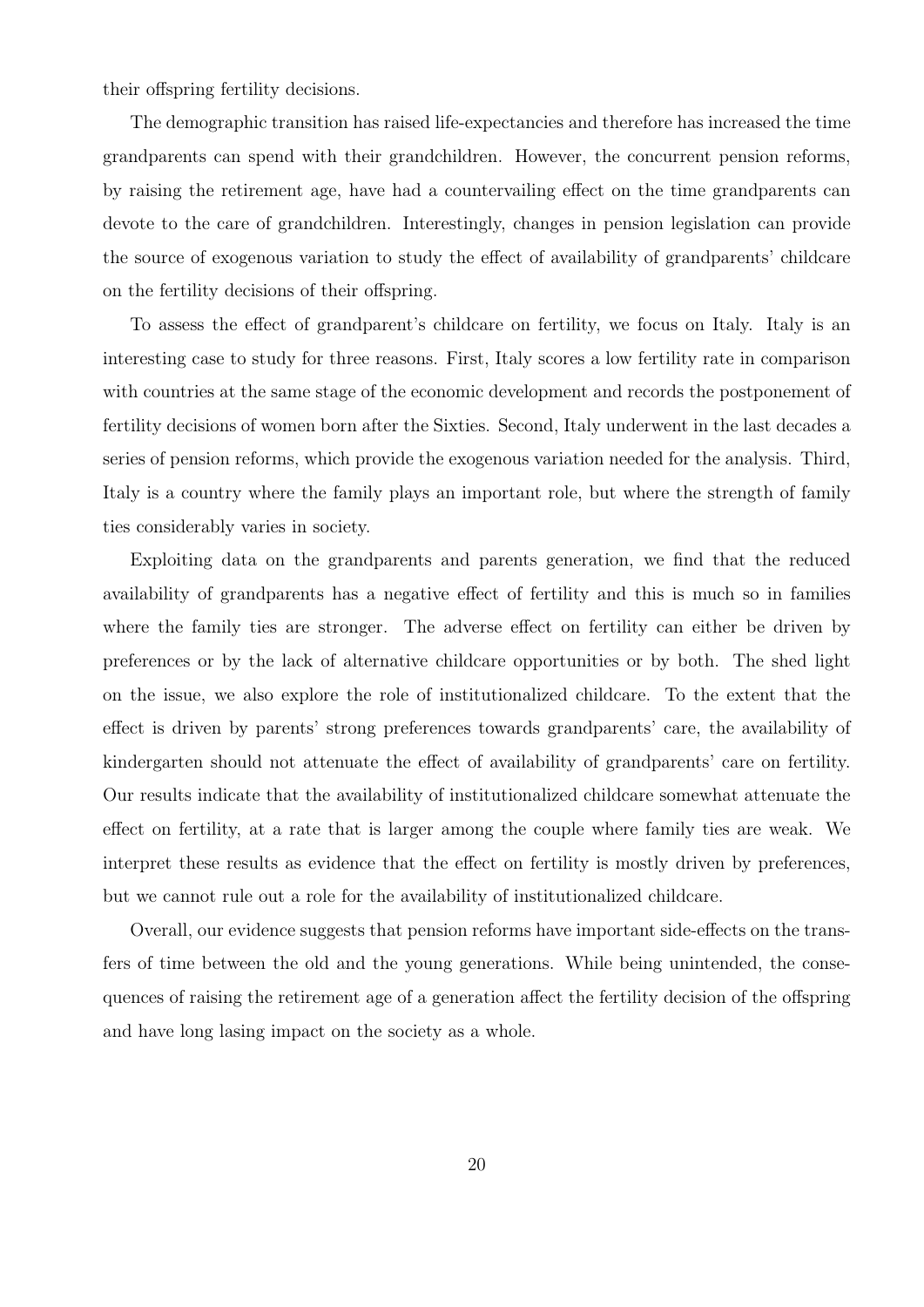## References

<span id="page-20-0"></span>Albertini M, Kohli M, Vogel C. 2007. Intergenerational transfers of time and money in european families: common patterns - different regimes? Journal of European Social Policy 17: 319– 334.

URL <http://esp.sagepub.com/content/17/4/319.abstract>

<span id="page-20-5"></span>Alesina A, Giuliano P. 2010. The power of the family. Journal of Economic Growth 15: 93–125. URL <http://ideas.repec.org/a/kap/jecgro/v15y2010i2p93-125.html>

<span id="page-20-8"></span>Alesina A, Giuliano P. 2013. Family ties. NBER Working Paper .

<span id="page-20-2"></span>Attanasio OP, Brugiavini A. 2003. Social security and households' saving. The Quarterly Journal of Economics 118: 1075–1119. URL <http://ideas.repec.org/a/tpr/qjecon/v118y2003i3p1075-1119.html>

<span id="page-20-9"></span>Banfield EC. 1958. The Moral Basis of a Backward Society,. New York: Free Press.

<span id="page-20-1"></span>Battistin E, Brugiavini A, Rettore E, Weber G. 2009. The retirement consumption puzzle: Evidence from a regression discontinuity approach. American Economic Review 99: 2209– 26.

URL <http://ideas.repec.org/a/aea/aecrev/v99y2009i5p2209-26.html>

- <span id="page-20-7"></span>Becker GS, Duesenberry JS, Okun B. 1960. An economic analysis of fertility. In Demographic and Economic Change in Developed Countries, NBER Chapters. National Bureau of Economic Research, Inc, 209–240. URL <http://ideas.repec.org/h/nbr/nberch/2387.html>
- <span id="page-20-4"></span>Becker S, Bentolila S, Fernandes A, Ichino A. 2010. Youth emancipation and perceived job insecurity of parents and children. Journal of Population Economics 23: 1047–1071. URL <http://ideas.repec.org/a/spr/jopoec/v23y2010i3p1047-1071.html>
- <span id="page-20-6"></span>Bick A. 2011. The quantitative role of child care for female labor force participation and fertility. Goethe University Frankfurt, mimeo.
- <span id="page-20-3"></span>Billari FC, Galasso V. 2008. What explains fertility? evidence from italian pension reforms. Working Papers 343, IGIER (Innocenzo Gasparini Institute for Economic Research), Bocconi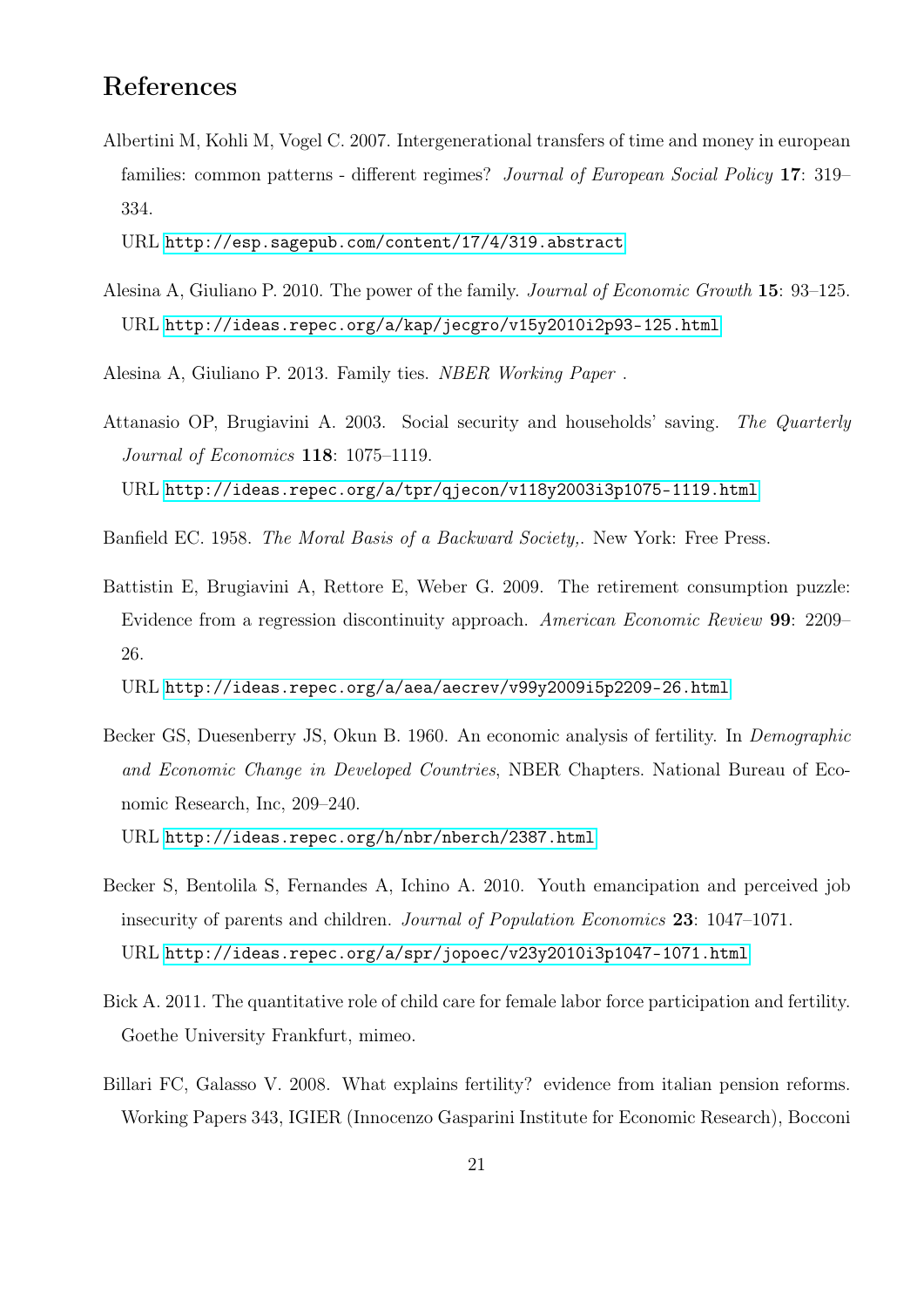University.

URL <http://ideas.repec.org/p/igi/igierp/343.html>

- <span id="page-21-2"></span>Billari FC, Tabellini G. 2010. Italians are late: Does it matter? In Demography and the Economy, NBER Chapters. National Bureau of Economic Research, Inc, 371–412. URL <http://ideas.repec.org/h/nbr/nberch/8422.html>
- <span id="page-21-6"></span>Blau D. 2003. Child care subsidy programs. In Means-Tested Transfer Programs in the United States, NBER Chapters. National Bureau of Economic Research, Inc, 443–516. URL <http://ideas.repec.org/h/nbr/nberch/10260.html>
- <span id="page-21-4"></span>Blau D, Robins P. 1989. Fertility, employment, and child-care costs. Demography 26: 287–299. URL <http://ideas.repec.org/a/spr/demogr/v26y1989i2p287-299.html>
- <span id="page-21-5"></span>Boca DD, Vuri D. 2007. The mismatch between employment and child care in italy: the impact of rationing. Journal of Population Economics 20: 805–832. URL <http://ideas.repec.org/a/spr/jopoec/v20y2007i4p805-832.html>
- <span id="page-21-0"></span>Bottazzi R, Jappelli T, Padula M. 2006. Retirement expectations, pension reforms, and their impact on private wealth accumulation. Journal of Public Economics 90: 2187–2212. URL <http://ideas.repec.org/a/eee/pubeco/v90y2006i12p2187-2212.html>
- <span id="page-21-1"></span>Bottazzi R, Jappelli T, Padula M. 2011. The portfolio effect of pension reforms: evidence from italy. Journal of Pension Economics and Finance 10: 75–97. URL [http://ideas.repec.org/a/cup/jpenef/v10y2011i01p75-97\\_00.html](http://ideas.repec.org/a/cup/jpenef/v10y2011i01p75-97_00.html)
- <span id="page-21-8"></span>Brugiavini A, Peracchi F. 2003. Social security wealth and retirement decisions in italy. LABOUR 17: 79–114. URL <http://ideas.repec.org/a/bla/labour/v17y2003ispecialissuep79-114.html>
- <span id="page-21-7"></span>Caldwell JC. 1992. Theory of Fertility Decline. London: Academic Press.
- <span id="page-21-3"></span>Cannari L, D'Alessio G. 2008. Intergenerational transfers in italy. Technical Report 9, Bank of Italy. Research paper.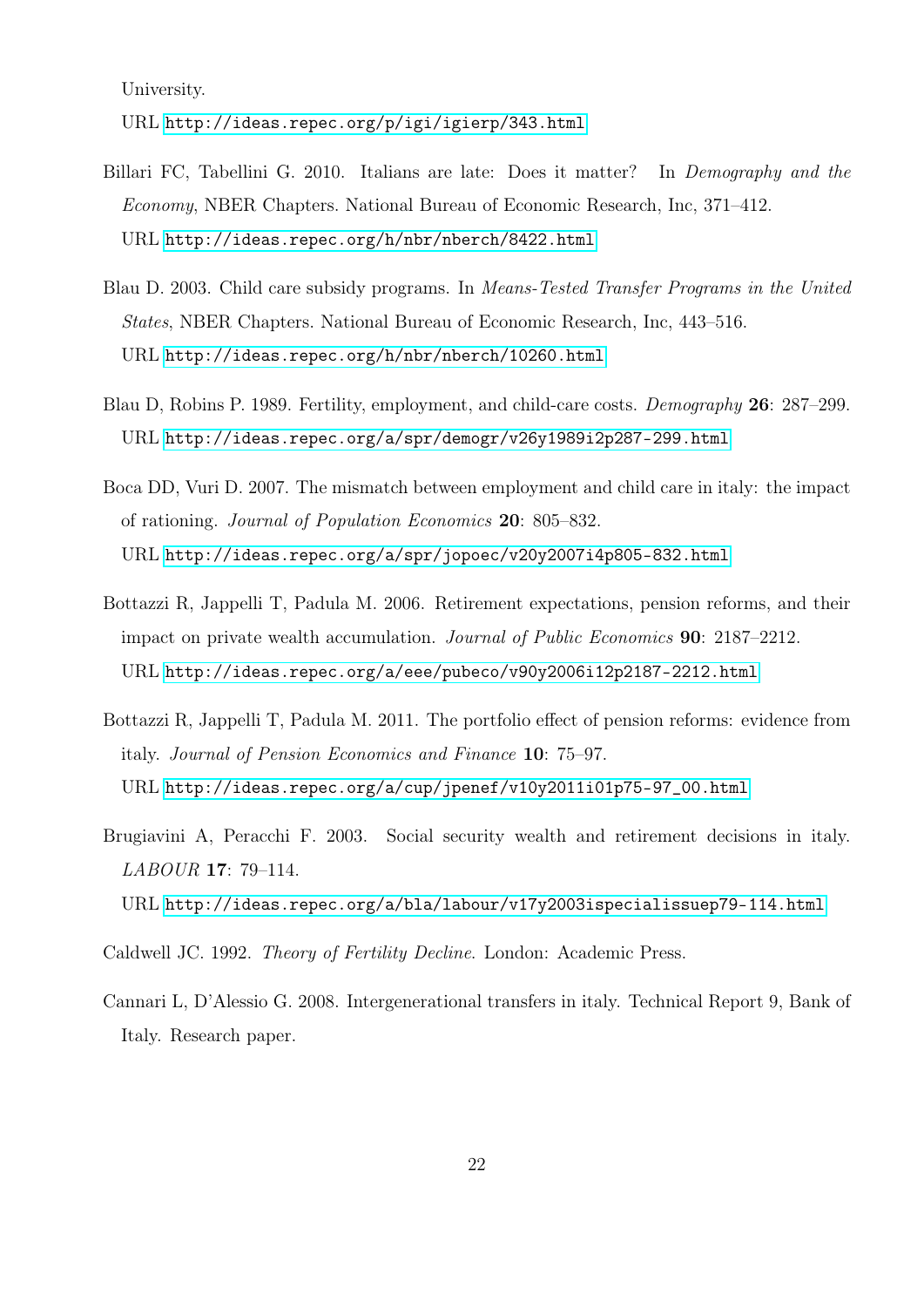- <span id="page-22-0"></span>Cardia E, Ng S. 2003. Intergenerational time transfers and childcare. Review of Economic Dynamics 6: 431–454. URL <http://ideas.repec.org/a/red/issued/v6y2003i2p431-454.html>
- <span id="page-22-9"></span>Cohen A, Dehejia R, Romanov D. 2007. Do financial incentives affect fertility? NBER Working Papers 13700, National Bureau of Economic Research, Inc. URL <http://ideas.repec.org/p/nbr/nberwo/13700.html>
- <span id="page-22-4"></span>Del Boca D. 2002. The effect of child care and part time opportunities on participation and fertility decisions in italy. Journal of Population Economics 15: 549–573. ISSN 0933-1433. URL <http://dx.doi.org/10.1007/s001480100089>
- <span id="page-22-5"></span>Dimova R, Wolff FC. 2011. Do downward private transfers enhance maternal labor supply? evidence from around europe. Journal of Population Economics 24: 911–933. URL <http://ideas.repec.org/a/spr/jopoec/v24y2011i3p911-933.html>
- <span id="page-22-6"></span>Ermisch JF. 1989a. Fertility employment and child-care costs. Demography .
- <span id="page-22-7"></span>Ermisch JF. 1989b. Purchased child care, optimal family size and mothers employment. Journal of Population Economics .
- <span id="page-22-1"></span>García-Morán E, Kuehn Z. 2012. With strings attached: Grandparent-provided child care, fertility, and female labor market outcomes. MPRA Paper 37001, University Library of Munich, Germany.

URL <http://ideas.repec.org/p/pra/mprapa/37001.html>

- <span id="page-22-8"></span>Gauthier AH, Hatzius J. 1997. Family benefits and fertility: An econometric analysis. Population Studies 51: 295–306. URL <http://www.tandfonline.com/doi/abs/10.1080/0032472031000150066>
- <span id="page-22-2"></span>Giuliano P. 2007. Living arrangements in western europe: Does cultural origin matter? *Journal* of the European Economic Association 5: 927–952.
	- URL <http://ideas.repec.org/a/tpr/jeurec/v5y2007i5p927-952.html>
- <span id="page-22-3"></span>Guiso L, Jappelli T. 2002. Private transfers, borrowing constraints and the timing of homeownership. Journal of Money, Credit and Banking 34: 315–39. URL <http://ideas.repec.org/a/mcb/jmoncb/v34y2002i2p315-39.html>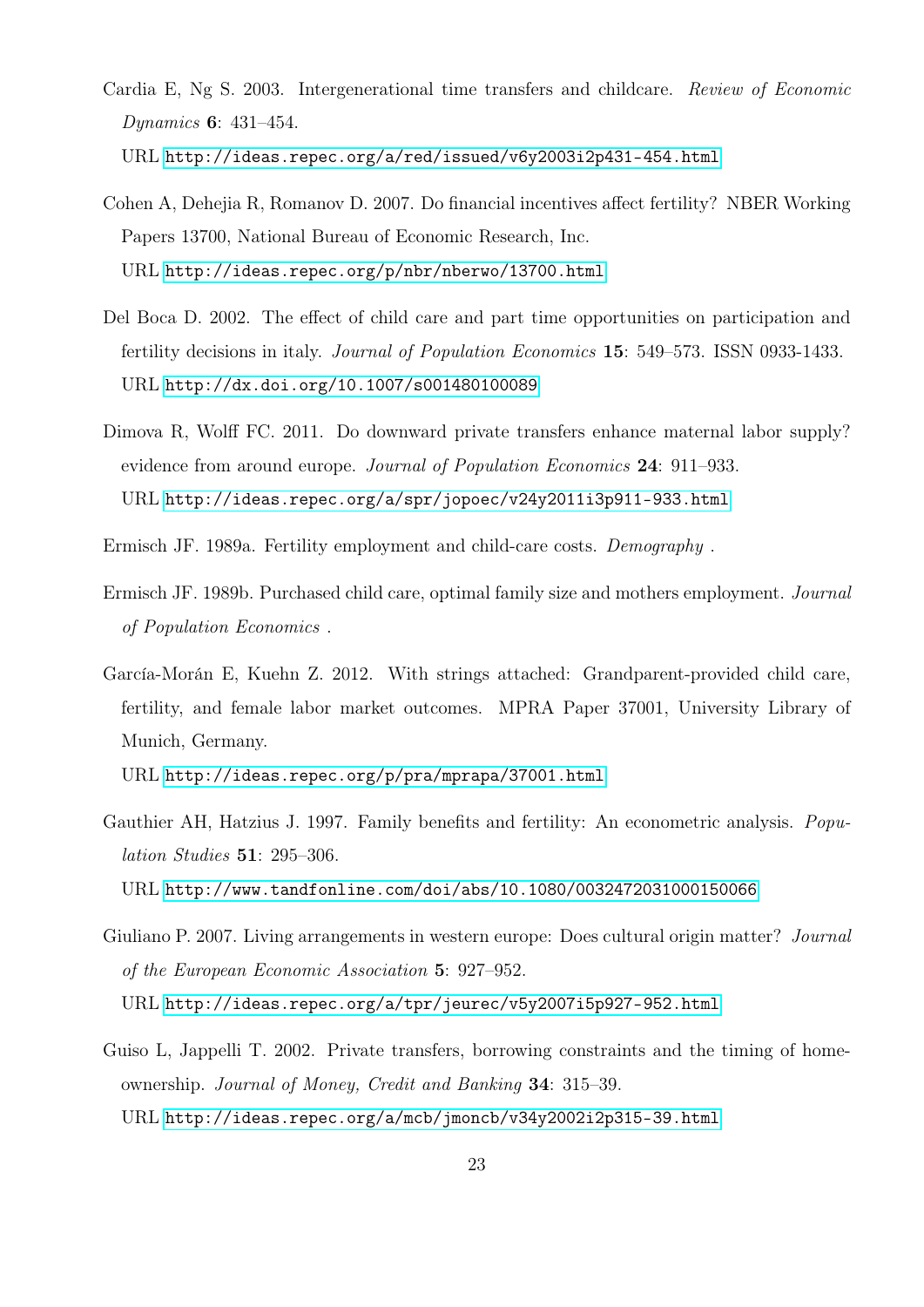- <span id="page-23-7"></span>Hank K, Kreyenfeld M. 2003. A multilevel analysis of child care and women's fertility decisions in western germany. Journal of Marriage and Family 65: 584–596. ISSN 1741-3737. URL <http://dx.doi.org/10.1111/j.1741-3737.2003.00584.x>
- <span id="page-23-2"></span>Jappelli T, Padula M, Pica G. 2013. Do transfer taxes reduce intergenerational transfers? Journal of the European Economic Association .
- <span id="page-23-8"></span>Kearney MS. 2004. Is there an effect of incremental welfare benefits on fertility behavior?: A look at the family cap. *Journal of Human Resources* 39. URL <http://ideas.repec.org/a/uwp/jhriss/v39y2004i2p295-325.html>
- <span id="page-23-6"></span>Kravdal O. 1996. How the local supply of day-care centers influences fertility in norway: A parity-specific approach. Population Research and Policy Review 15: 201–218. ISSN 0167- 5923.

URL <http://dx.doi.org/10.1007/BF00127049>

- <span id="page-23-9"></span>Laroque G, Salanié B. 2003. Fertility and financial incentives in france. CEPR Discussion Papers 4064, C.E.P.R. Discussion Papers. URL <http://ideas.repec.org/p/cpr/ceprdp/4064.html>
- <span id="page-23-5"></span>Lehrer E, Kawasaki S. 1985. Child care arrangements and fertility: An analysis of two-earner households. Demography 22: 499–513. ISSN 0070-3370. URL <http://dx.doi.org/10.2307/2061585>
- <span id="page-23-4"></span>Lesthaghe R. 1980. On the social control of human reproduction. Population and Development Review .
- <span id="page-23-0"></span>Liebman JB, Luttmer EF, Seif DG. 2009. Labor supply responses to marginal social security benefits: Evidence from discontinuities. Journal of Public Economics 93: 1208–1223. URL <http://ideas.repec.org/a/eee/pubeco/v93y2009i11-12p1208-1223.html>
- <span id="page-23-3"></span>Lundin D, Mörk E, Öckert B. 2008. How far can reduced childcare prices push female labour supply? Labour Economics 15: 647-659. URL <http://ideas.repec.org/a/eee/labeco/v15y2008i4p647-659.html>
- <span id="page-23-1"></span>Manacorda M, Moretti E. 2006. Why do most italian youths live with their parents? intergenerational transfers and household structure. Journal of the European Economic Association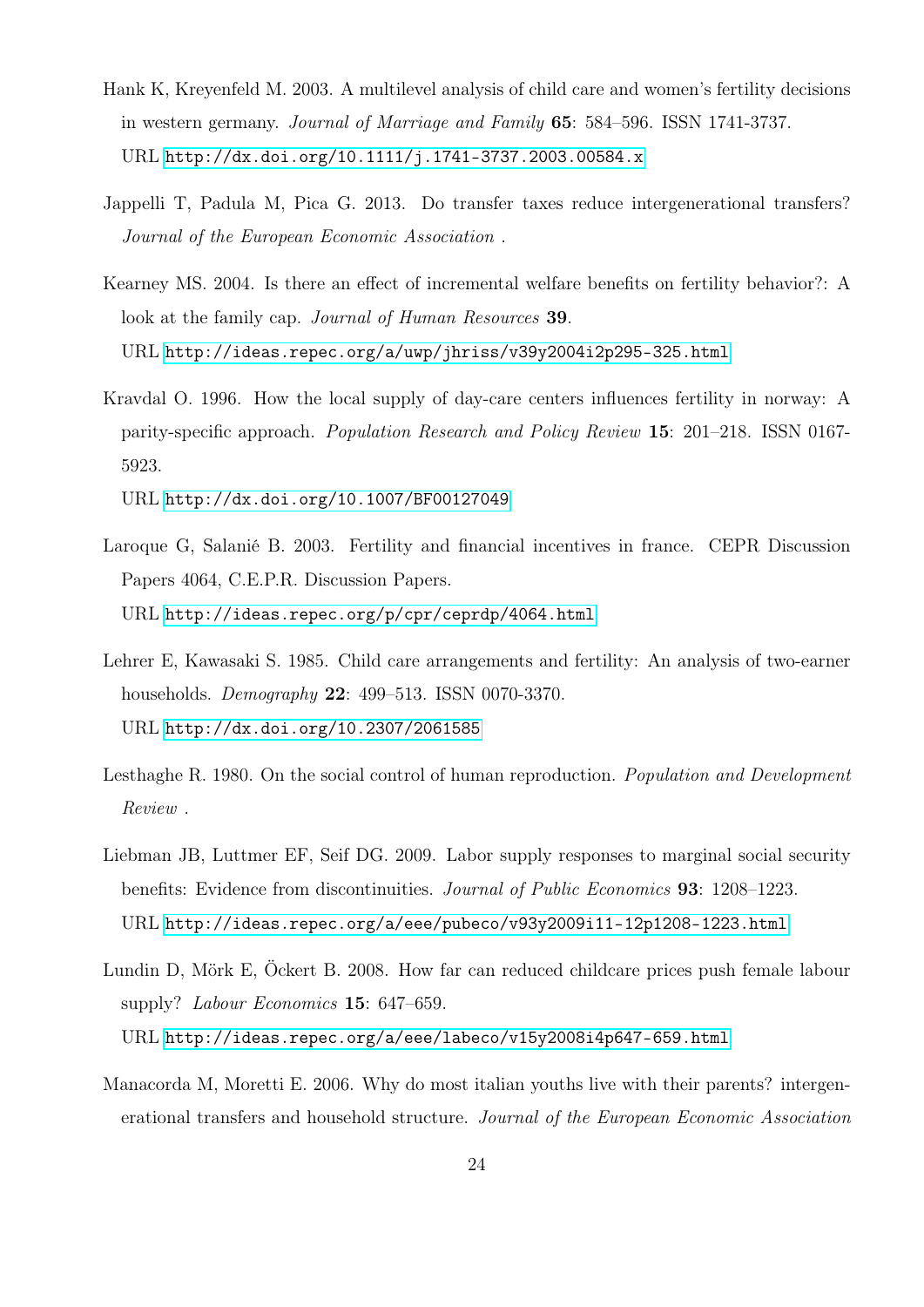4: 800–829.

URL <http://ideas.repec.org/a/tpr/jeurec/v4y2006i4p800-829.html>

- <span id="page-24-2"></span>Mason KO. 1997. Explaining fertility transitions. Demography 34: 443–454. ISSN 0070-3370. URL <http://dx.doi.org/10.2307/3038299>
- <span id="page-24-3"></span>Mason KO, Kuhlthau K. 1992. The perceived impact of child care costs on women s labor supply and fertility. *Demography* **29**: 523–543. ISSN 0070-3370. URL <http://dx.doi.org/10.2307/2061850>
- <span id="page-24-7"></span>Milligan K. 2005. Subsidizing the stork: New evidence on tax incentives and fertility. The Review of Economics and Statistics 87: 539–555. URL <http://ideas.repec.org/a/tpr/restat/v87y2005i3p539-555.html>
- <span id="page-24-0"></span>Milligan K, Wise DA. 2012. Social Security Programs and Retirement around the World: Historical Trends in Mortality and Health, Employment, and Disability Insurance Participation and Reforms, chapter Introduction and Summary. National Bureau of Economic Research.
- <span id="page-24-6"></span>Mörk E, Sjögren A, Svaleryd H. 2009. Childcare costs and the demand for children: Evidence from a nationwide reform. Working Paper Series 782, Research Institute of Industrial Economics.

URL <http://ideas.repec.org/p/hhs/iuiwop/0782.html>

<span id="page-24-1"></span>Nicodemo C, Waldmann R. 2009. Child-care and participation in the labor market for married women in mediterranean countries. IZA Discussion Papers 3983, Institute for the Study of Labor (IZA).

URL <http://ideas.repec.org/p/iza/izadps/dp3983.html>

- <span id="page-24-5"></span>Oláh L. 2003. Gendering fertility: Second births in sweden and hungary. Population Research and Policy Review 22: 171–200. ISSN 0167-5923. URL <http://dx.doi.org/10.1023/A%3A1025089031871>
- <span id="page-24-4"></span>Richter K, Podhisita C, Chamratrithirong A, Soonthorndhada K. 1994. The impact of child care on fertility in urban thailand. Demography 31: 651–662. ISSN 0070-3370. URL <http://dx.doi.org/10.2307/2061797>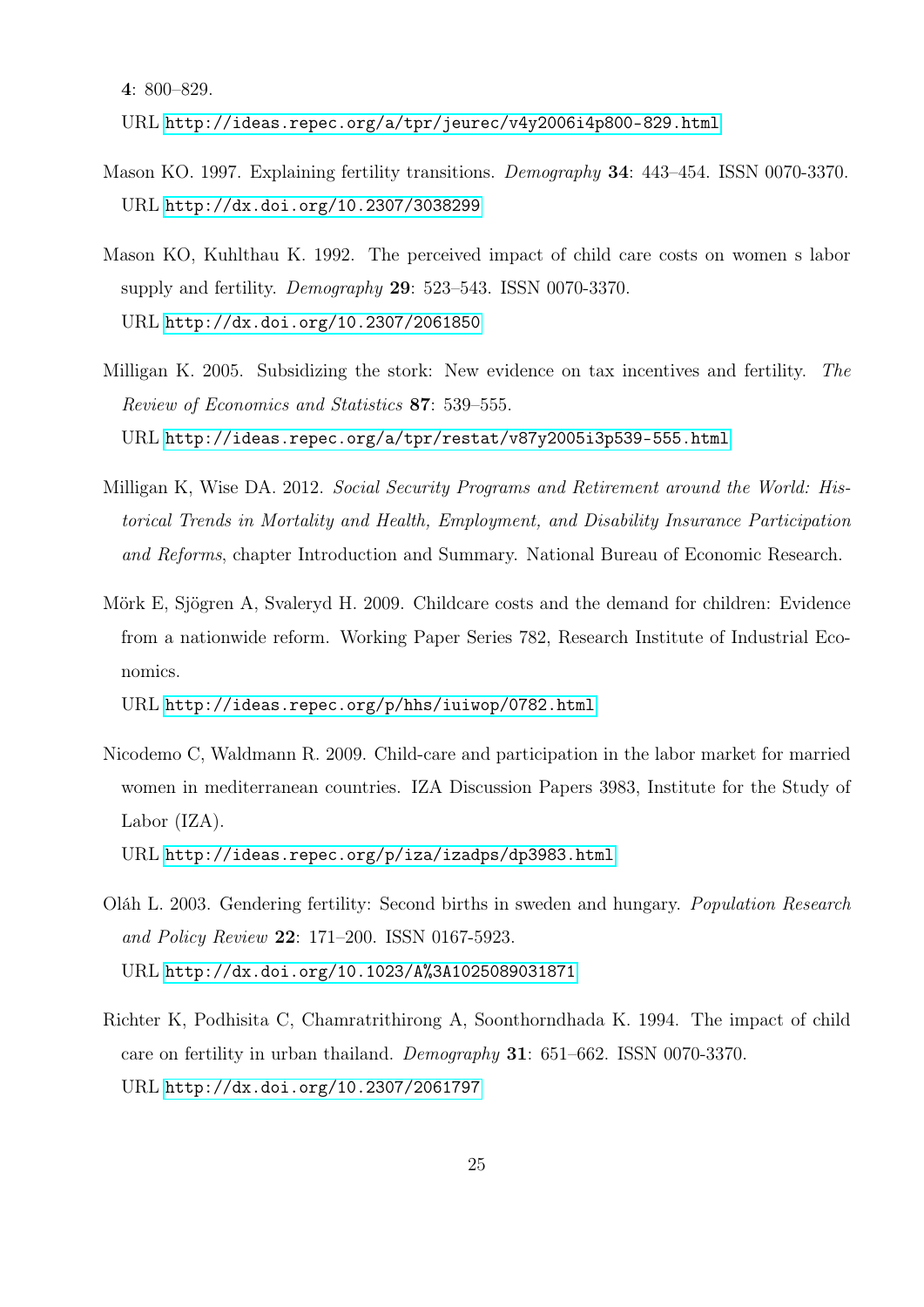- <span id="page-25-2"></span>Schlosser A. 2006. Public preschool and the labor supply of arab mothers: Evidence from a natural experiment. Mimeo, Hebrew University, Jerusalem.
- <span id="page-25-1"></span>Tomassini C, Wolf DA, Rosina A. 2003. Parental housing assistance and parent-child proximity in italy. Journal of Marriage and Family 65: 700–715. ISSN 1741-3737. URL <http://dx.doi.org/10.1111/j.1741-3737.2003.00700.x>
- <span id="page-25-0"></span>Villanueva E. 2005. Inter vivos transfers and bequests in three oecd countries. Economic Policy 20: 505–565.

URL <http://ideas.repec.org/a/bla/ecpoli/v20y2005i43p505-565.html>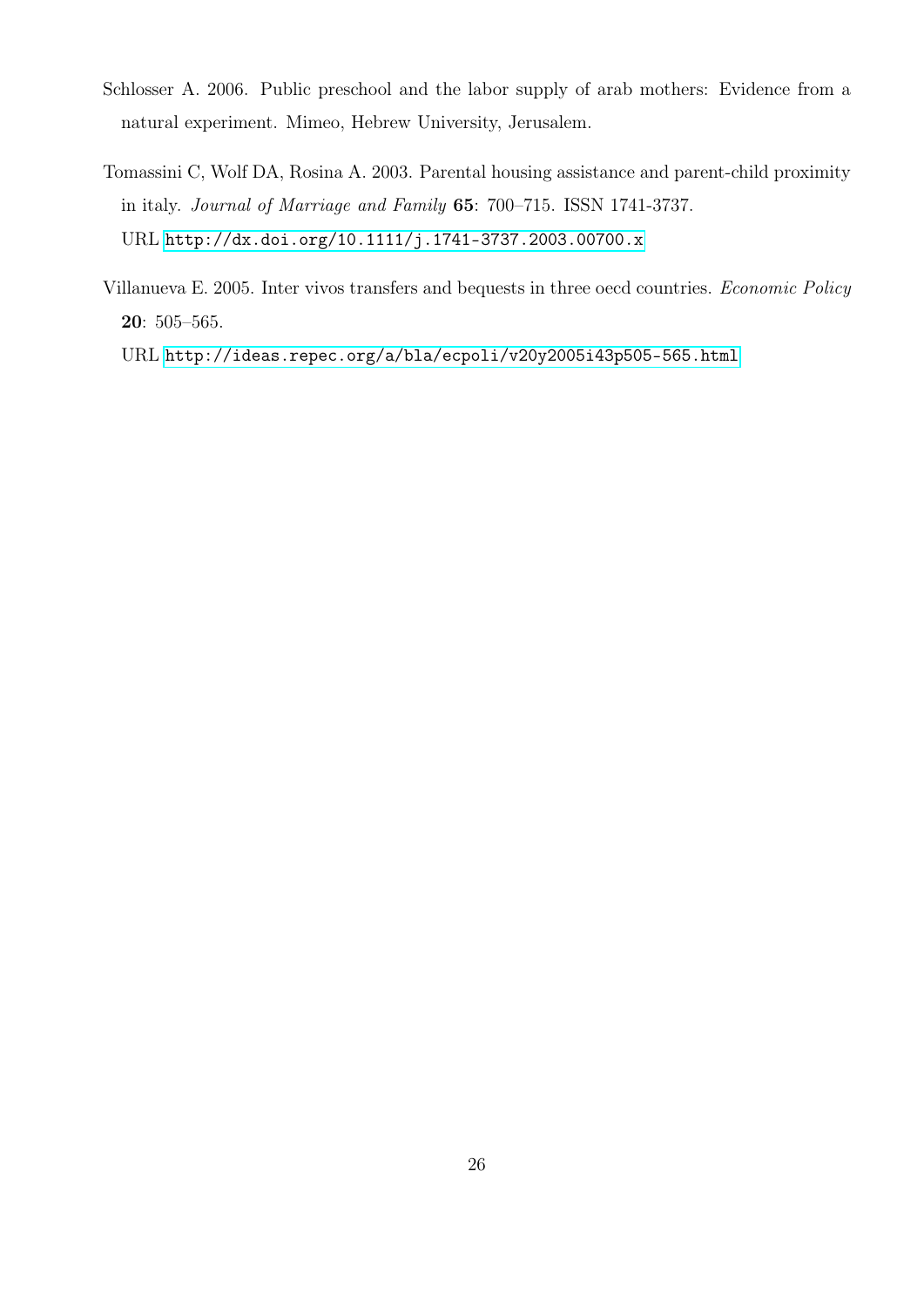# List of Tables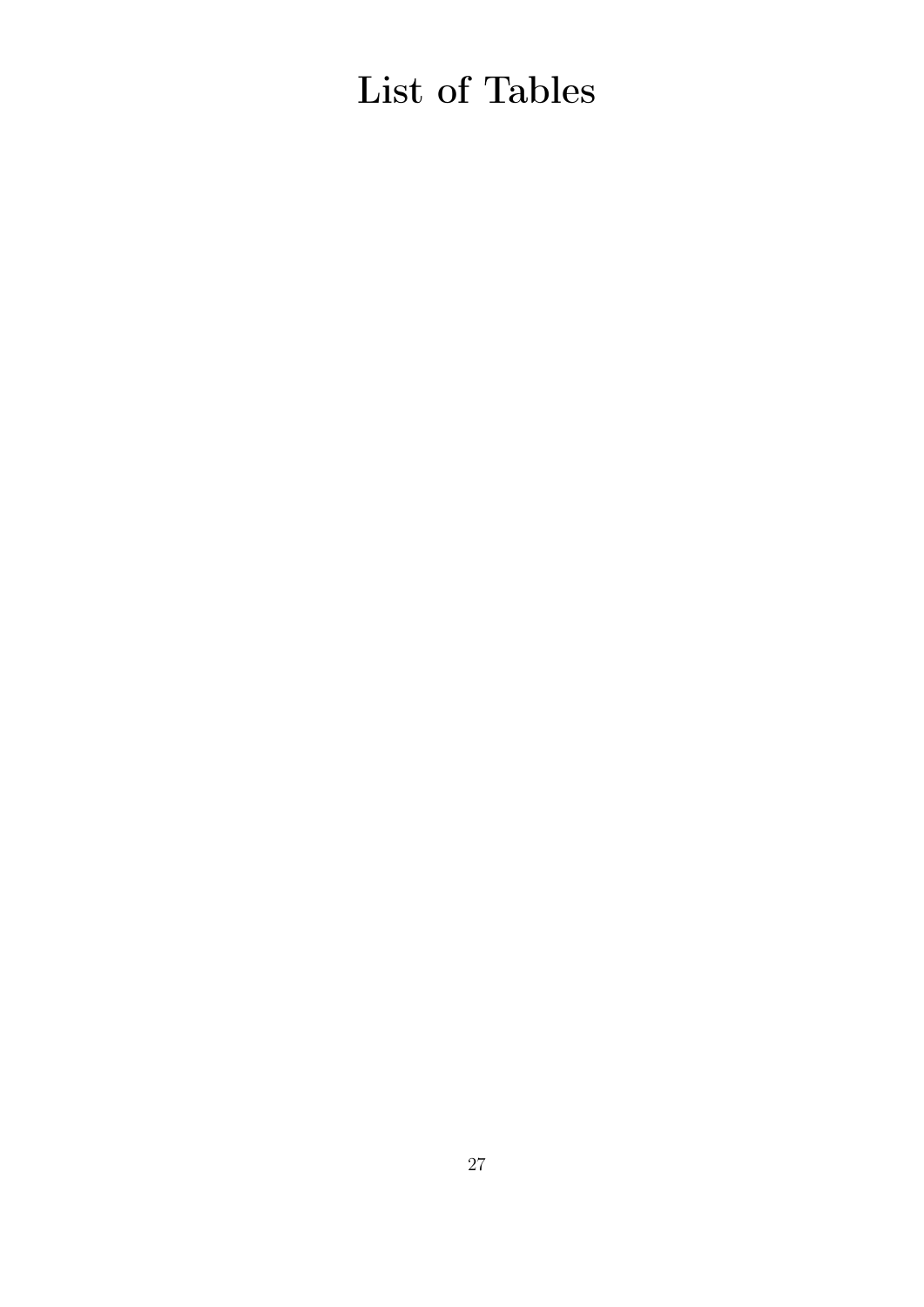|                       |                 | Old age pensions                    |                        |               |  |  |  |
|-----------------------|-----------------|-------------------------------------|------------------------|---------------|--|--|--|
|                       |                 |                                     | Minimum retirement age |               |  |  |  |
|                       |                 | Private-sector                      | Public-sector          | Self-employed |  |  |  |
| $Pre-1992$<br>regime  | All<br>workers  | 60(55)                              | 65(60)                 | 65(60)        |  |  |  |
| $Post-1997$<br>regime | Old             | Progressively<br>rising to $65(60)$ | 65(60)                 | 65(60)        |  |  |  |
|                       | Middle-<br>aged | Progressively<br>rising to $65(60)$ | 65(60)                 | 65(60)        |  |  |  |
|                       | Young           | Subject to incentives: 57-65        |                        |               |  |  |  |

<span id="page-27-0"></span>Table 1. Retirement age in Italy

|             |         | Seniority pensions |                               |                      |  |  |  |
|-------------|---------|--------------------|-------------------------------|----------------------|--|--|--|
|             |         |                    | Minimum years of contribution |                      |  |  |  |
|             |         | Private-sector     | Public-sector                 | Self-employed        |  |  |  |
| Pre-1992    | All     | 35                 | 20                            | 35                   |  |  |  |
| regime      | workers |                    |                               |                      |  |  |  |
| $Post-1997$ | Old     | 40 before age 57   |                               | 40 before age 58     |  |  |  |
| regime      |         | 35 after age 57    |                               | 35 after age 58      |  |  |  |
|             | Middle- | 40 before age 57   |                               | $40$ before age $58$ |  |  |  |
|             | aged    | 35 after age 57    |                               | 35 after age 58      |  |  |  |
|             | Young   |                    | Abolished                     |                      |  |  |  |

Notes. Old, middle-aged and young refer, respectively, to workers with more than 18 years of contributions in 1995, less than 18 years of contributions in 1995, and who start working after 1995. Female retirement age is reported in parenthesis when different from males. The minimum years of contribution for old age pensions was 15 years in the pre-1992 regime, and progressively rises to 20 in the post-1997 regime for old and middle-aged workers, and is 5 years for young workers.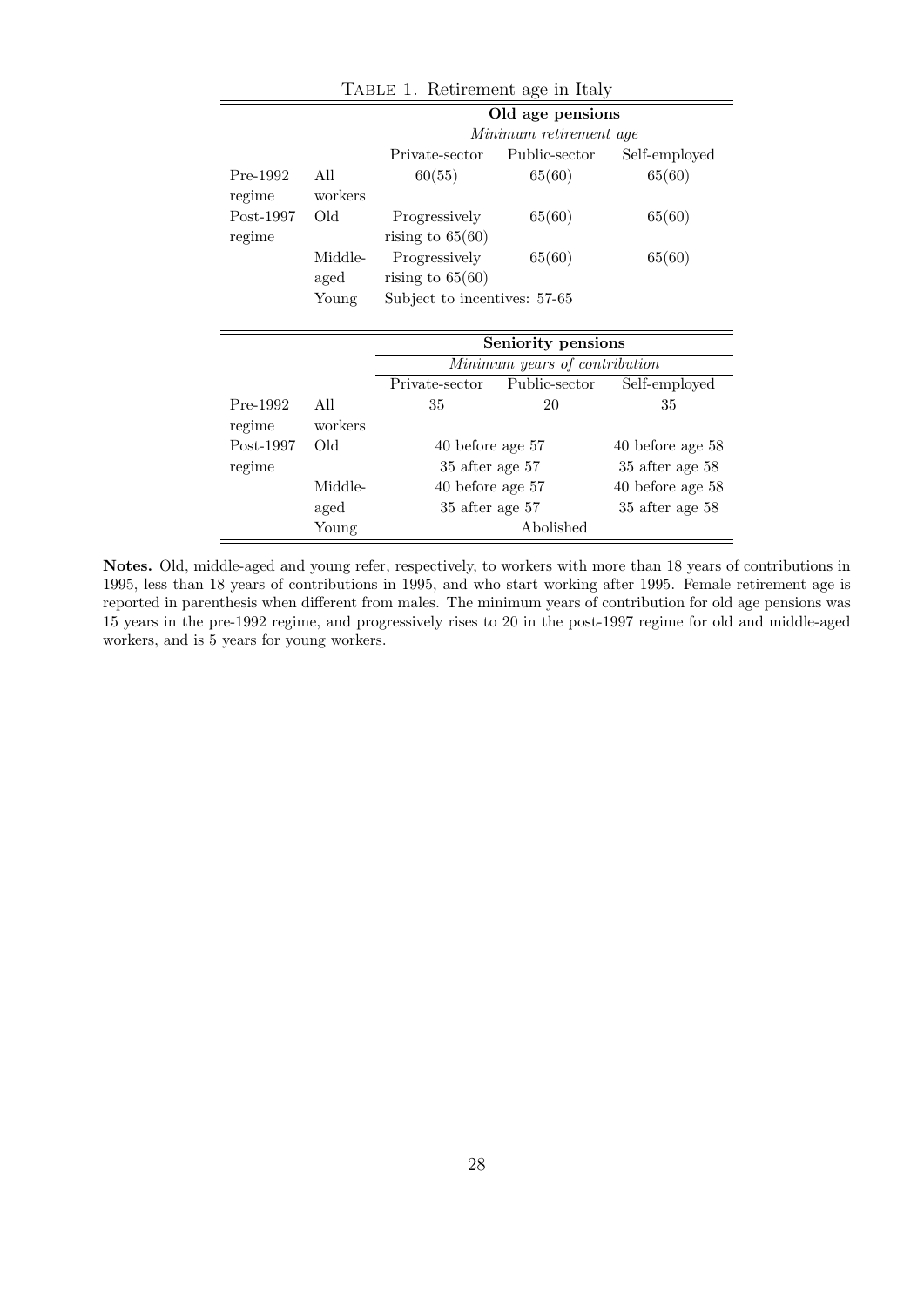|                                  | <b>Sample of Parents</b> |        |       | Sample of Grandparents |
|----------------------------------|--------------------------|--------|-------|------------------------|
|                                  | Male                     | Female | Male  | Female                 |
| Average age                      | 45.19                    | 42.29  | 59.16 | 59.58                  |
| % High School drop-outs          | 0.45                     | 0.39   | 0.57  | 0.58                   |
| % High School graduates          | 0.43                     | 0.44   | 0.29  | 0.25                   |
| % College graduates              | 0.13                     | 0.17   | 0.1   | 0.09                   |
| <i>%</i> employed private sector | 0.42                     | 0.27   | 0.46  | 0.29                   |
| % employed public sector         | 0.18                     | 0.17   | 0.24  | 0.19                   |
| $\%$ self-employed               | 0.26                     | 0.12   | 0.28  | 0.14                   |
| <i>%</i> housewives              |                          | 0.2    |       | 0.37                   |
| % living in Northern regions     | 0.43                     | 0.43   | 0.43  | 0.43                   |
| % living in Central regions      | 0.18                     | 0.18   | 0.18  | 0.18                   |
| % living in Southern regions     | 0.39                     | 0.39   | 0.39  | 0.39                   |
| Sample size                      |                          | 4664   | 9137  | 10070                  |

<span id="page-28-0"></span>Table 2. Sample statistics for both samples

TABLE 3. Effect of the reforms on labour force participation of grandparents - Sample of Grandparents  $\overline{\phantom{a}}$ 

<span id="page-28-1"></span>

|              |             | Gender                 |             | Males      | Females    |           |
|--------------|-------------|------------------------|-------------|------------|------------|-----------|
|              | Males       | Females                | HS drop.    | HS grad.   | HS drop.   | HS grad.  |
| $Z_{51}$ (d) | $-0.020**$  | $-0.010$               | $-0.026**$  |            | $-0.014$   |           |
|              | (0.009)     | (0.012)                | (0.013)     |            | (0.012)    |           |
| $Z_{52}$ (d) |             | $-0.033***-0.021*$     | $-0.039***$ |            | $-0.027**$ |           |
|              | (0.010)     | (0.012)                | (0.014)     |            | (0.013)    |           |
| $Z_{53}$ (d) |             | $-0.031***$ $-0.033**$ | $-0.068***$ | 0.009      | $-0.039**$ | $-0.059$  |
|              | (0.010)     | (0.013)                | (0.019)     | (0.018)    | (0.016)    | (0.051)   |
| $Z_{54}$ (d) |             | $-0.043***-0.027*$     | $-0.096***$ | $-0.011$   | $-0.040**$ | $-0.034$  |
|              | (0.010)     | (0.014)                | (0.022)     | (0.020)    | (0.018)    | (0.056)   |
| $Z_{55}$ (d) |             | $-0.035***$ $-0.037**$ | $-0.095***$ | $-0.006$   | $-0.045*$  | $-0.018$  |
|              | (0.011)     | (0.016)                | (0.029)     | (0.011)    | (0.025)    | (0.028)   |
| $Z_{56}$ (d) | $-0.025**$  | $-0.055***$            |             | $-0.011$   |            | $-0.046$  |
|              | (0.011)     | (0.019)                |             | (0.011)    |            | (0.028)   |
| $Z_{57}$ (d) | $-0.038***$ | $-0.071***$            |             | $-0.030**$ |            | $-0.048*$ |
|              | (0.013)     | (0.020)                |             | (0.012)    |            | (0.028)   |
| $Z_{58}$ (d) | $-0.057$    | 0.041                  |             | $-0.022$   |            | 0.023     |
|              | (0.051)     | (0.070)                |             | (0.031)    |            | (0.061)   |
| $Z_{59}$ (d) | $-0.034$    | 0.001                  |             | $-0.014$   |            | $-0.034$  |
|              | (0.044)     | (0.079)                |             | (0.027)    |            | (0.074)   |
| Observations | 210542      | 233717                 | 137400      | 73142      | 166646     | 67071     |

Note. \* $p < 0.10$  , \*\*  $p < 0.05$  , \*\*\*  $p < 0.01$  - robust standard error in parentheses.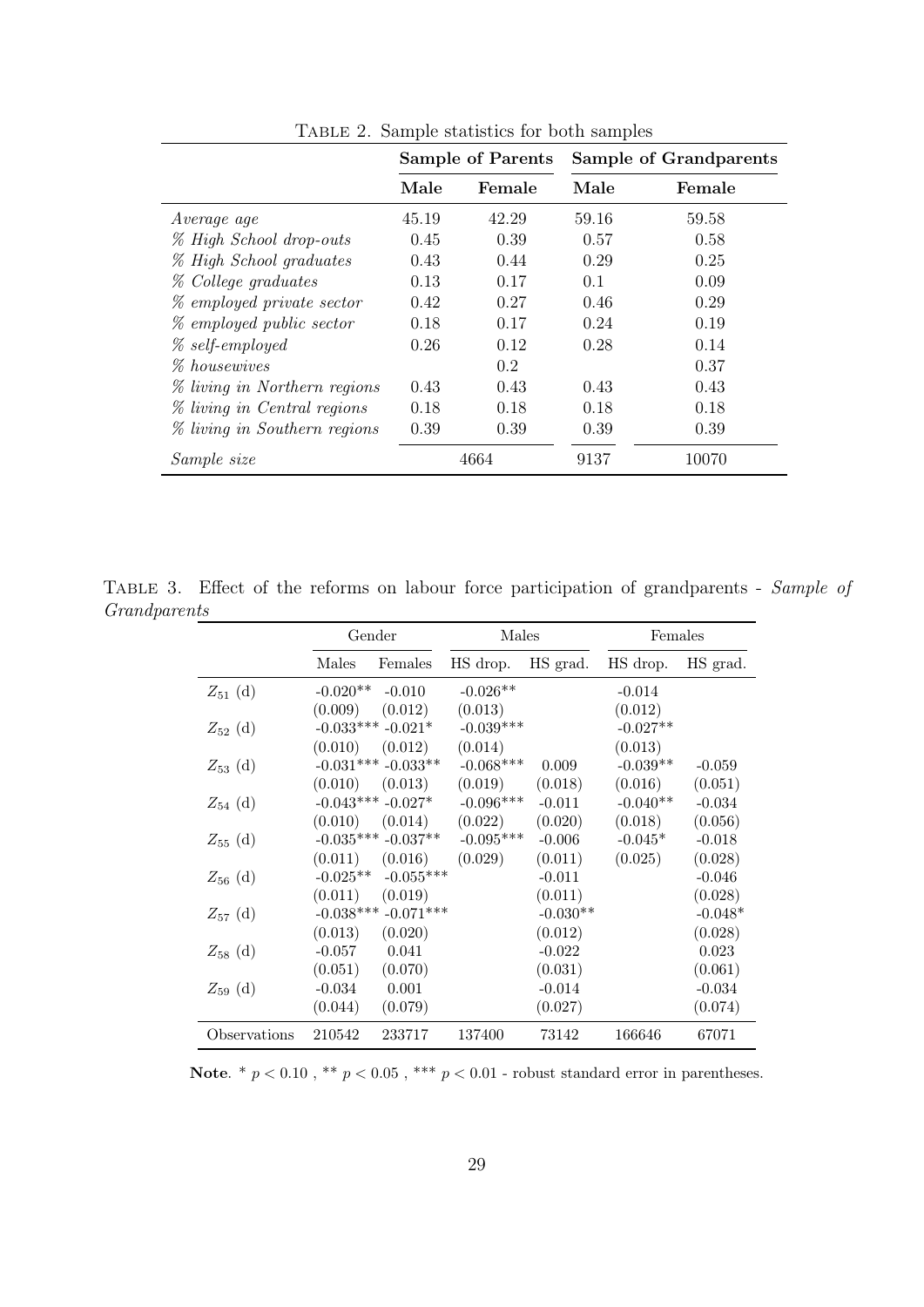|                        | Fertility   |            | Employment  |            | Living<br>with parents |             |
|------------------------|-------------|------------|-------------|------------|------------------------|-------------|
|                        | no-controls | controls   | no-controls | controls   | no-controls            | controls    |
| $Z^a$                  |             |            |             |            |                        |             |
| aged [20, 22]          | 0.014       | $-0.006$   | $0.019**$   | 0.014      | $-0.011$               | 0.007       |
|                        | (0.013)     | (0.016)    | (0.009)     | (0.011)    | (0.008)                | (0.010)     |
| aged [23, 25]          | $0.026***$  | 0.010      | 0.008       | 0.001      | $-0.012*$              | 0.002       |
|                        | (0.009)     | (0.011)    | (0.008)     | (0.009)    | (0.006)                | (0.008)     |
| aged [26, 28]          | $0.031***$  | $0.018*$   | $-0.006$    | $-0.015$   | $-0.027***$            | $-0.015*$   |
|                        | (0.008)     | (0.010)    | (0.008)     | (0.010)    | (0.007)                | (0.008)     |
| <i>aged</i> $[29, 31]$ | $0.062***$  | $0.051***$ | $-0.006$    | $-0.019*$  | $-0.050***$            | $-0.037***$ |
|                        | (0.010)     | (0.011)    | (0.010)     | (0.012)    | (0.010)                | (0.011)     |
| $aged \, [32, 34]$     | $0.061***$  | $0.053***$ | $-0.015$    | $-0.032**$ | $-0.062***$            | $-0.049***$ |
|                        | (0.012)     | (0.015)    | (0.012)     | (0.014)    | (0.014)                | (0.015)     |
| Observations           | 39264       | 39264      | 39264       | 39264      | 39264                  | 39264       |

<span id="page-29-0"></span>TABLE 4. Inter-generational effects of pension reforms.

<span id="page-29-1"></span>Table 5. Inter-generational effects of pension reforms by family ties.

|                        | Fertility   |             | Employed    |             | Living<br>with parents |             |
|------------------------|-------------|-------------|-------------|-------------|------------------------|-------------|
|                        | weak $f.t.$ | strong f.t. | weak $f.t.$ | strong f.t. | weak $f.t.$            | strong f.t. |
| $Z^a$                  |             |             |             |             |                        |             |
| aged [20, 22]          | 0.003       | $-0.004$    | 0.018       | 0.011       | 0.000                  | 0.010       |
|                        | (0.024)     | (0.021)     | (0.017)     | (0.016)     | (0.013)                | (0.015)     |
| aged [23, 25]          | 0.011       | 0.018       | 0.015       | $-0.011$    | $-0.002$               | 0.003       |
|                        | (0.016)     | (0.015)     | (0.014)     | (0.013)     | (0.011)                | (0.012)     |
| aged [26, 28]          | 0.006       | $0.032**$   | 0.008       | $-0.030**$  | $-0.007$               | $-0.021*$   |
|                        | (0.016)     | (0.013)     | (0.015)     | (0.013)     | (0.012)                | (0.012)     |
| aged [29, 31]          | $0.035**$   | $0.065***$  | 0.004       | $-0.042**$  | $-0.024$               | $-0.047***$ |
|                        | (0.017)     | (0.015)     | (0.017)     | (0.017)     | (0.015)                | (0.016)     |
| <i>aged</i> $[32, 34]$ | 0.031       | $0.069***$  | 0.002       | $-0.067***$ | $-0.035*$              | $-0.064**$  |
|                        | (0.021)     | (0.021)     | (0.020)     | (0.021)     | (0.019)                | (0.027)     |
| Observations           | 19404       | 19860       | 19404       | 19860       | 19404                  | 19860       |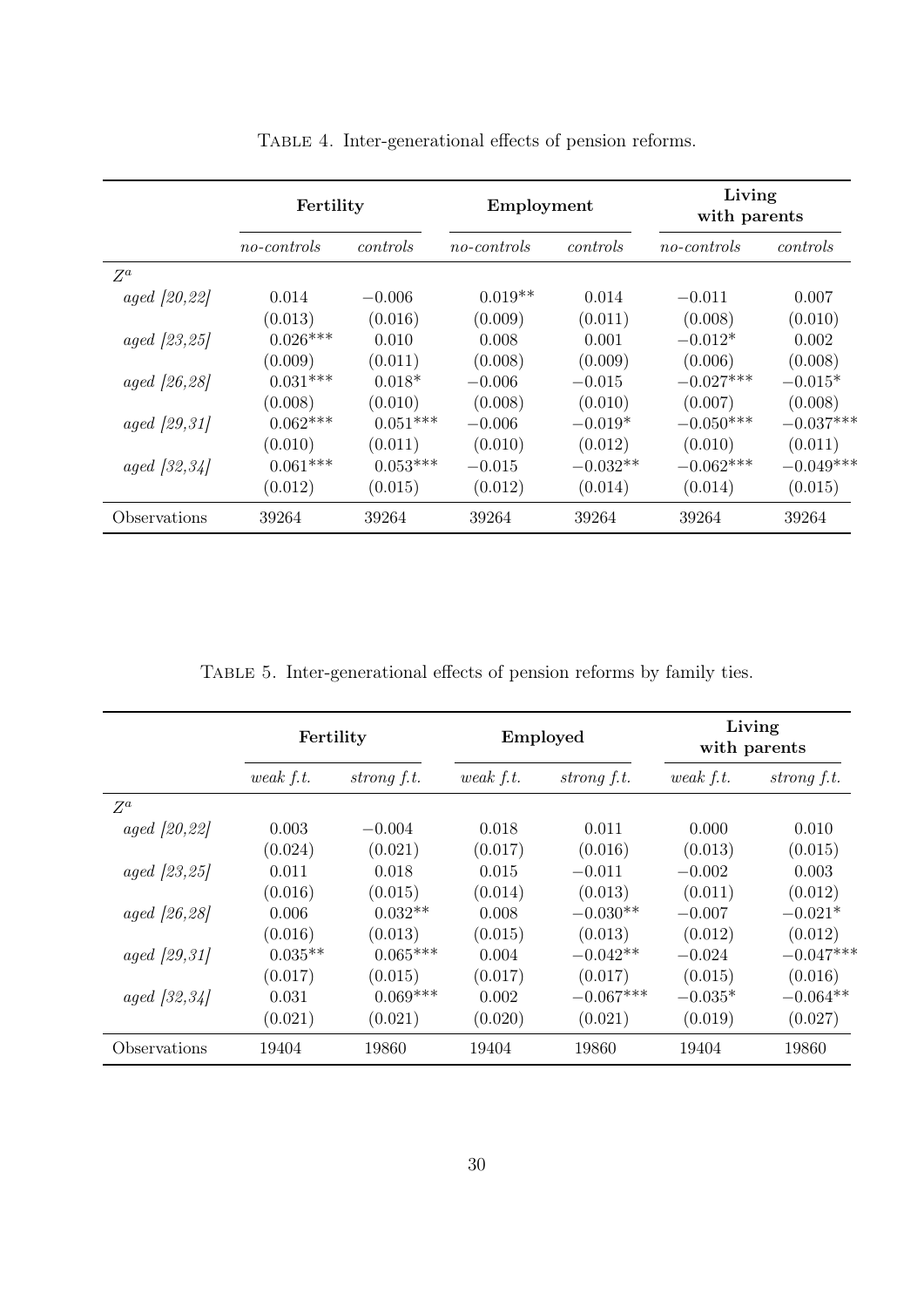|                               | Weak family ties |          |                        | Strong family ties |             |                        |
|-------------------------------|------------------|----------|------------------------|--------------------|-------------|------------------------|
|                               | fertility        | employed | living<br>with parents | fertility          | employed    | living<br>with parents |
| $Z^a$                         |                  |          |                        |                    |             |                        |
| aged [20, 22]                 | 0.007            | 0.018    | $-0.001$               | $-0.001$           | 0.010       | 0.011                  |
|                               | (0.024)          | (0.017)  | (0.013)                | (0.021)            | (0.015)     | (0.016)                |
| aged [23, 25]                 | 0.014            | 0.016    | $-0.003$               | 0.015              | $-0.011$    | 0.005                  |
|                               | (0.016)          | (0.014)  | (0.011)                | (0.015)            | (0.013)     | (0.012)                |
| aged [26,28]                  | 0.010            | 0.008    | $-0.009$               | $0.031**$          | $-0.029**$  | $-0.022*$              |
|                               | (0.016)          | (0.015)  | (0.012)                | (0.013)            | (0.013)     | (0.012)                |
| aged [29, 31]                 | $0.041**$        | 0.003    | $-0.027*$              | $0.065***$         | $-0.041**$  | $-0.048***$            |
|                               | (0.018)          | (0.017)  | (0.015)                | (0.015)            | (0.017)     | (0.016)                |
| aged [32, 34]                 | $0.039*$         | 0.001    | $-0.039**$             | $0.068***$         | $-0.067***$ | $-0.065**$             |
|                               | (0.022)          | (0.020)  | (0.019)                | (0.022)            | (0.021)     | (0.027)                |
| $Z^a$ X Kindergarten coverage |                  |          |                        |                    |             |                        |
| aged [20, 22]                 | 0.001            | $-0.010$ | $-0.001$               | 0.007              | $-0.006$    | 0.006                  |
|                               | (0.008)          | (0.006)  | (0.005)                | (0.008)            | (0.006)     | (0.006)                |
| aged [23, 25]                 | $-0.006$         | $-0.005$ | 0.002                  | $-0.007$           | 0.001       | $0.009**$              |
|                               | (0.006)          | (0.005)  | (0.004)                | (0.006)            | (0.005)     | (0.005)                |
| aged [26,28]                  | $-0.009*$        | 0.001    | 0.001                  | $-0.005$           | 0.005       | 0.003                  |
|                               | (0.005)          | (0.004)  | (0.004)                | (0.005)            | (0.004)     | (0.004)                |
| aged [29, 31]                 | $-0.011**$       | 0.002    | 0.006                  | 0.000              | $-0.000$    | $-0.003$               |
|                               | (0.005)          | (0.004)  | (0.004)                | (0.005)            | (0.004)     | (0.004)                |
| $aged \, [32, 34]$            | $-0.012**$       | 0.005    | $0.007*$               | 0.002              | $-0.003$    | $-0.004$               |
|                               | (0.005)          | (0.004)  | (0.004)                | (0.005)            | (0.004)     | (0.005)                |
| Kindergarten coverage         | $0.072*$         | 0.019    | $-0.111**$             | 0.029              | 0.011       | $-0.027$               |
|                               | (0.040)          | (0.040)  | (0.044)                | (0.037)            | (0.039)     | (0.041)                |
| Observations                  | 19404            | 19404    | 19404                  | 19860              | 19860       | 19860                  |

<span id="page-30-0"></span>Table 6. Inter-generational effects of pension reforms with kindergarten coverage.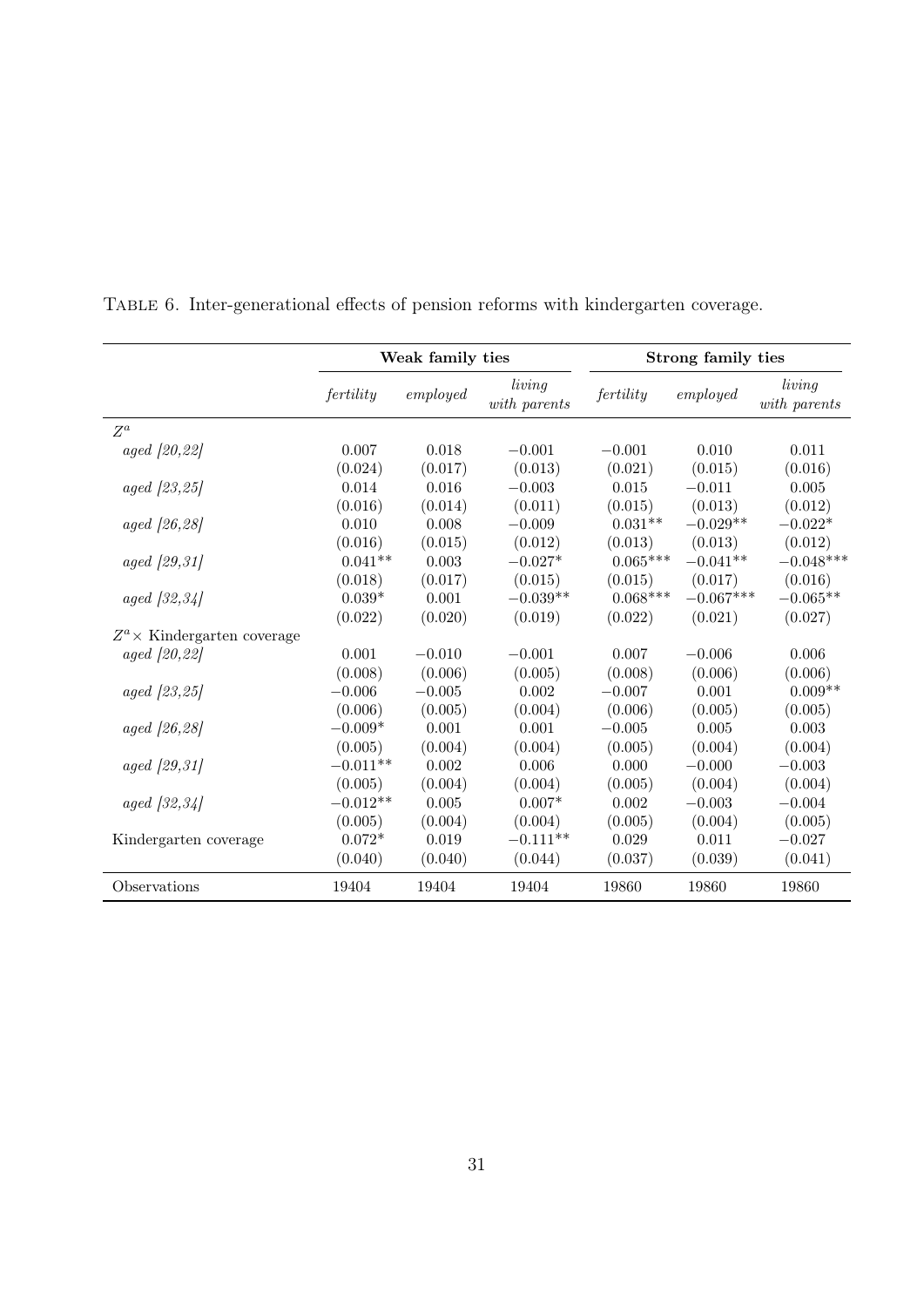|                               | Weak family ties |              |              | Strong family ties |
|-------------------------------|------------------|--------------|--------------|--------------------|
|                               | grandfathers     | grandmothers | grandfathers | grandmothers       |
| $Z^a$                         |                  |              |              |                    |
| aged [20, 22]                 | $-0.011$         | 0.007        | 0.012        | $-0.007$           |
|                               | (0.037)          | (0.036)      | (0.032)      | (0.034)            |
| aged [23, 25]                 | $-0.001$         | 0.016        | 0.023        | 0.020              |
|                               | (0.028)          | (0.025)      | (0.025)      | (0.023)            |
| <i>aged</i> $[26, 28]$        | $-0.025$         | 0.029        | 0.031        | $0.054***$         |
|                               | (0.028)          | (0.022)      | (0.023)      | (0.019)            |
| aged [29, 31]                 | $-0.021$         | $0.098***$   | $0.076***$   | $0.089***$         |
|                               | (0.031)          | (0.024)      | (0.027)      | (0.021)            |
| aged [32, 34]                 | $-0.024$         | $0.101***$   | $0.063*$     | $0.106***$         |
|                               | (0.036)          | (0.031)      | (0.035)      | (0.031)            |
| $Z^a$ X Kindergarten coverage |                  |              |              |                    |
| aged [20,22]                  | 0.002            | 0.009        | 0.001        | $0.027*$           |
|                               | (0.012)          | (0.012)      | (0.013)      | (0.014)            |
| aged [23, 25]                 | $-0.006$         | $-0.005$     | $-0.019**$   | $-0.004$           |
|                               | (0.009)          | (0.010)      | (0.010)      | (0.010)            |
| aged [26, 28]                 | $-0.005$         | $-0.016*$    | $-0.018**$   | 0.000              |
|                               | (0.008)          | (0.008)      | (0.008)      | (0.008)            |
| aged [29, 31]                 | $-0.010$         | $-0.018**$   | $-0.007$     | 0.009              |
|                               | (0.008)          | (0.007)      | (0.008)      | (0.007)            |
| aged [32, 34]                 | $-0.019**$       | $-0.016**$   | $-0.007$     | $0.013*$           |
|                               | (0.008)          | (0.007)      | (0.008)      | (0.008)            |
| Kindergarten coverage         | 0.055            | $0.072*$     | 0.030        | 0.020              |
|                               | (0.040)          | (0.040)      | (0.036)      | (0.036)            |
| Observations                  | 19404            | 19404        | 19860        | 19860              |

<span id="page-31-0"></span>Table 7. Inter-generational effects of pension reforms by gender of grandparents.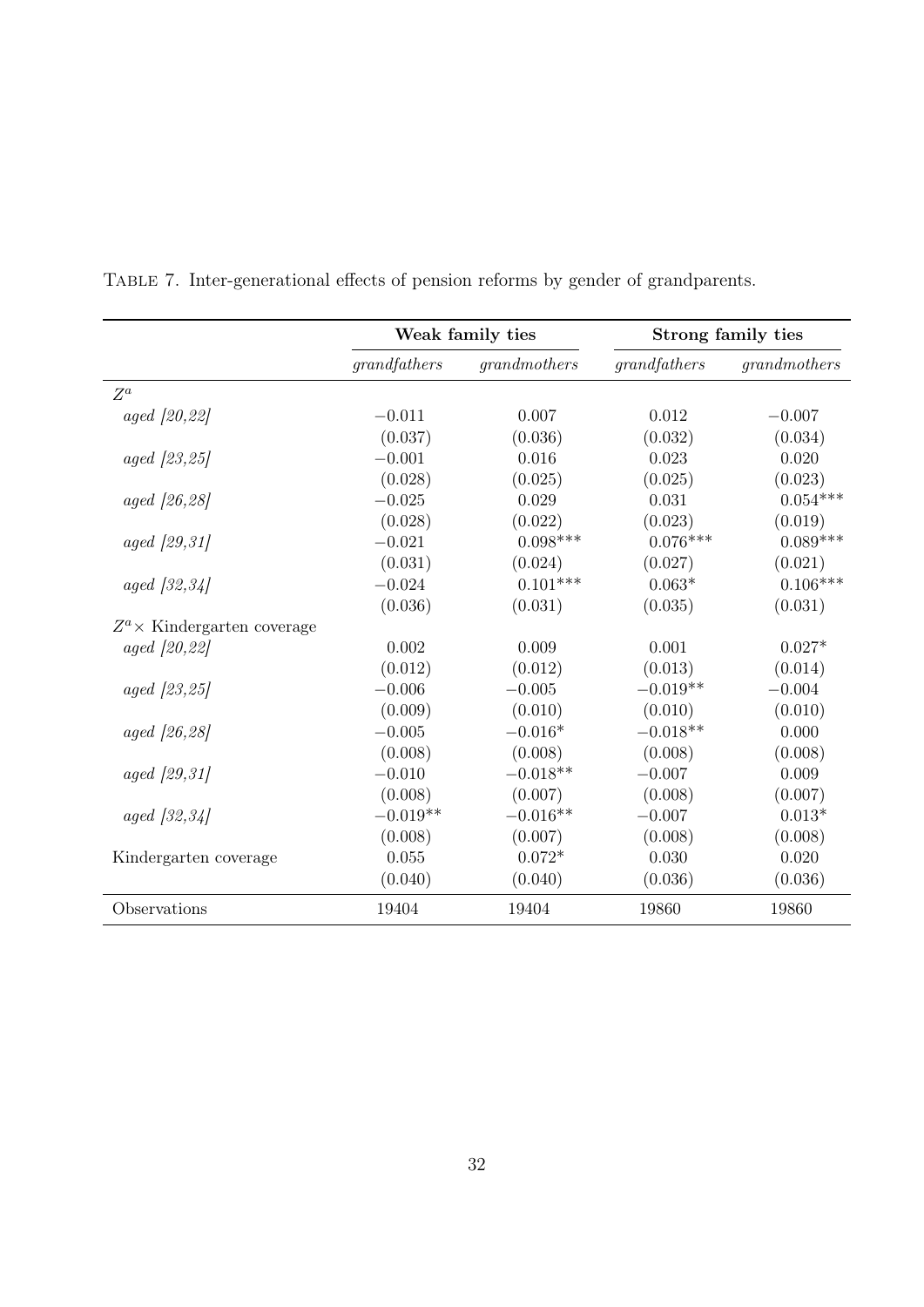<span id="page-32-0"></span>

|                               | Subsample of grandmothers<br>being housewives |            |                        |  |  |
|-------------------------------|-----------------------------------------------|------------|------------------------|--|--|
|                               | fertility                                     | employed   | living<br>with parents |  |  |
| $Z^a$                         |                                               |            |                        |  |  |
| aged [20, 22]                 | $-0.034$                                      | 0.001      | 0.010                  |  |  |
|                               | (0.026)                                       | (0.018)    | (0.016)                |  |  |
| aged [23, 25]                 | $-0.022$                                      | $-0.005$   | 0.011                  |  |  |
|                               | (0.017)                                       | (0.015)    | (0.012)                |  |  |
| <i>aged</i> [26,28]           | $-0.010$                                      | $-0.033**$ | $-0.009$               |  |  |
|                               | (0.016)                                       | (0.015)    | (0.013)                |  |  |
| <i>aged</i> [29,31]           | $0.033*$                                      | $-0.026$   | $-0.026$               |  |  |
|                               | (0.018)                                       | (0.018)    | (0.016)                |  |  |
| <i>aged</i> $[32, 34]$        | 0.029                                         | $-0.038*$  | $-0.044**$             |  |  |
|                               | (0.023)                                       | (0.022)    | (0.022)                |  |  |
| $Z^a$ X Kindergarten coverage |                                               |            |                        |  |  |
| aged [20, 22]                 | 0.010                                         | $-0.007$   | $-0.007$               |  |  |
|                               | (0.009)                                       | (0.007)    | (0.006)                |  |  |
| aged [23, 25]                 | $-0.009$                                      | 0.006      | 0.006                  |  |  |
|                               | (0.007)                                       | (0.006)    | (0.005)                |  |  |
| aged [26, 28]                 | $-0.010*$                                     | $0.010**$  | 0.000                  |  |  |
|                               | (0.006)                                       | (0.005)    | (0.005)                |  |  |
| aged [29, 31]                 | $-0.008$                                      | 0.007      | 0.002                  |  |  |
|                               | (0.005)                                       | (0.005)    | (0.005)                |  |  |
| aged [32, 34]                 | $-0.008$                                      | 0.006      | $-0.002$               |  |  |
|                               | (0.005)                                       | (0.005)    | (0.005)                |  |  |
| Kindergarten coverage         | 0.051                                         | $-0.054$   | $-0.044$               |  |  |
|                               | (0.044)                                       | (0.041)    | (0.042)                |  |  |
| Observations                  | 15939                                         | 15939      | 15939                  |  |  |

Table 8. Inter-generational effects of pension reforms - Subsample of couple whose grandmothers are both housewives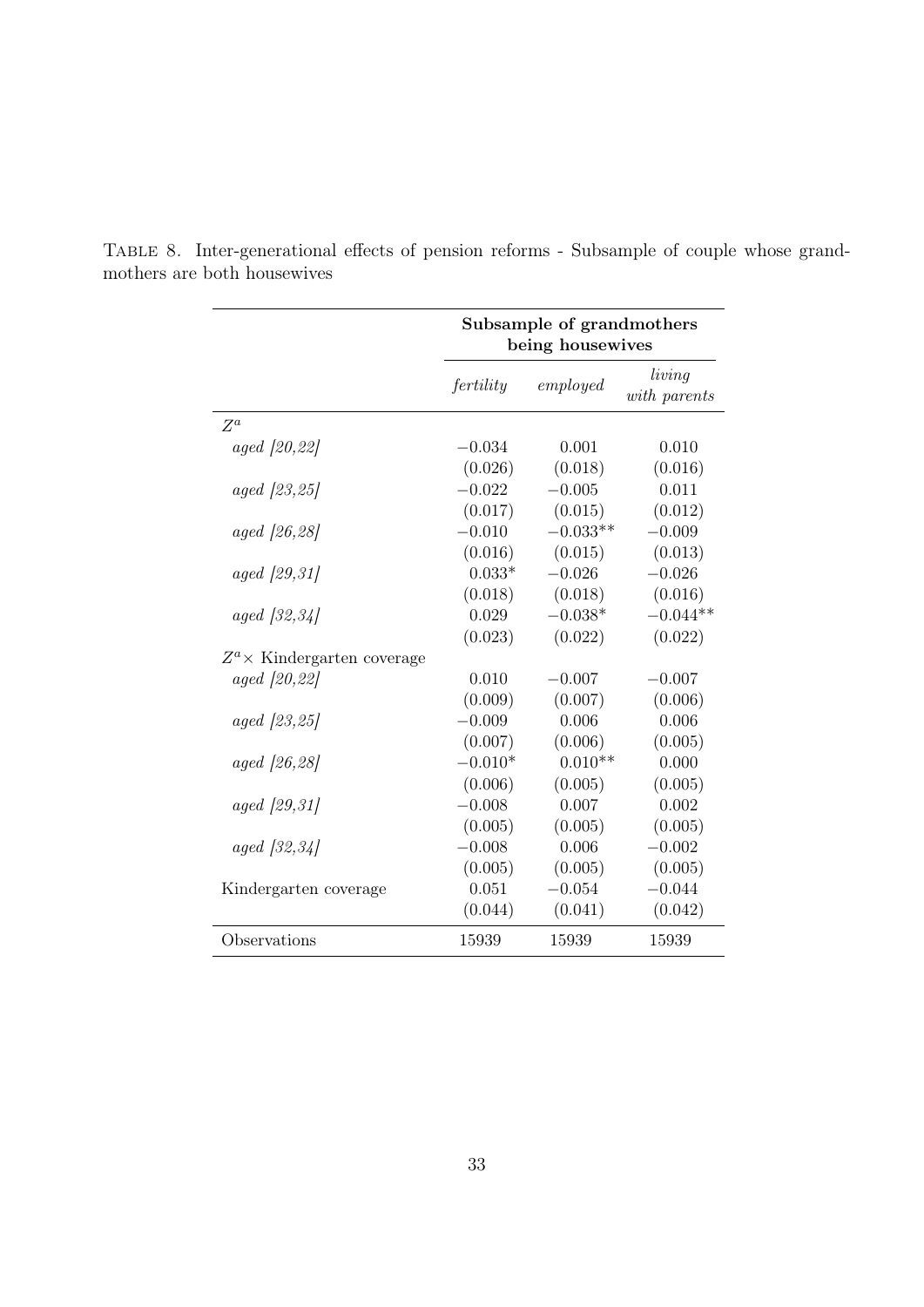List of Figures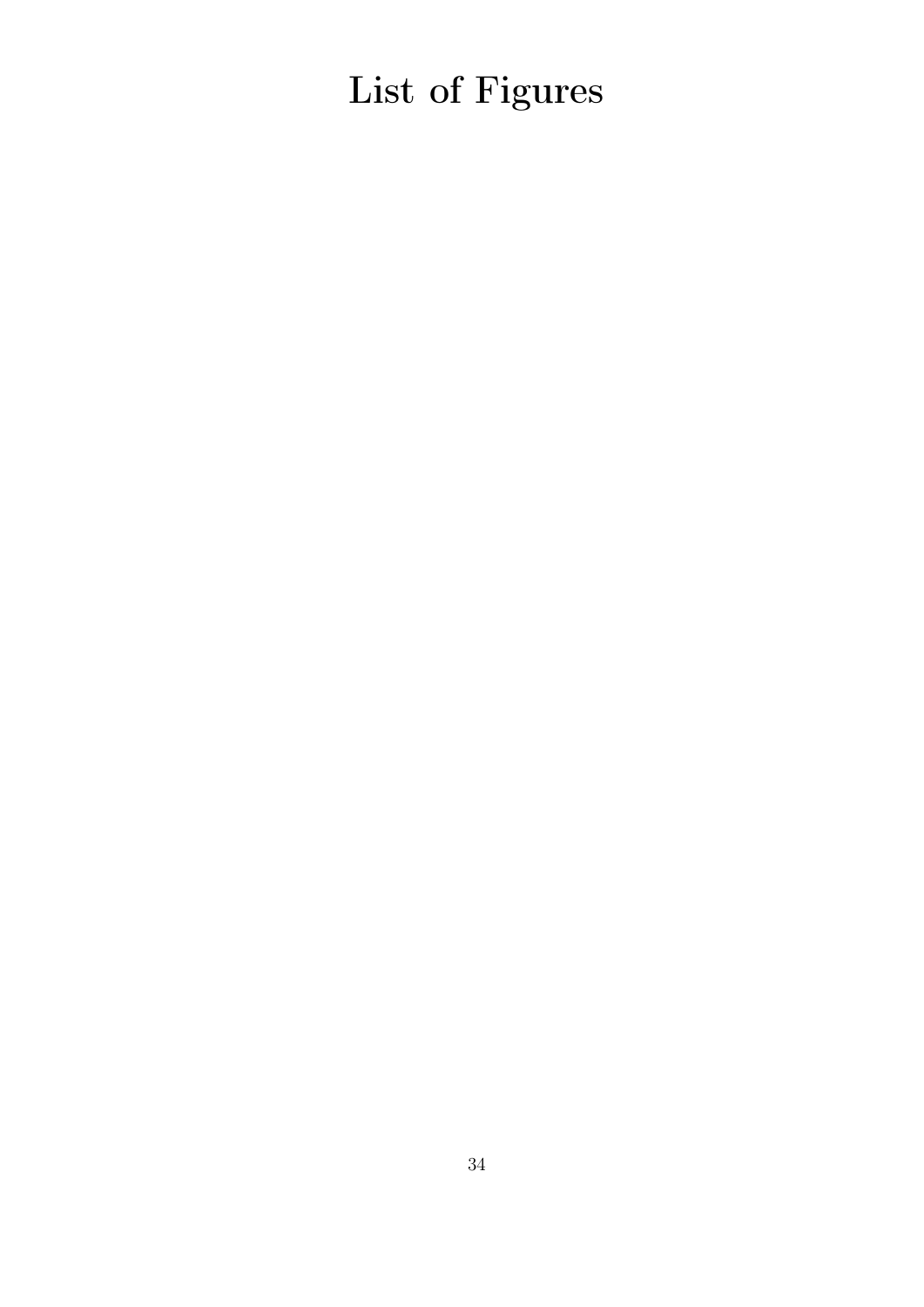

<span id="page-34-0"></span>FIGURE 1. Evolution of the total fertility rate and age at first child by area of residence. Source: ISTAT.

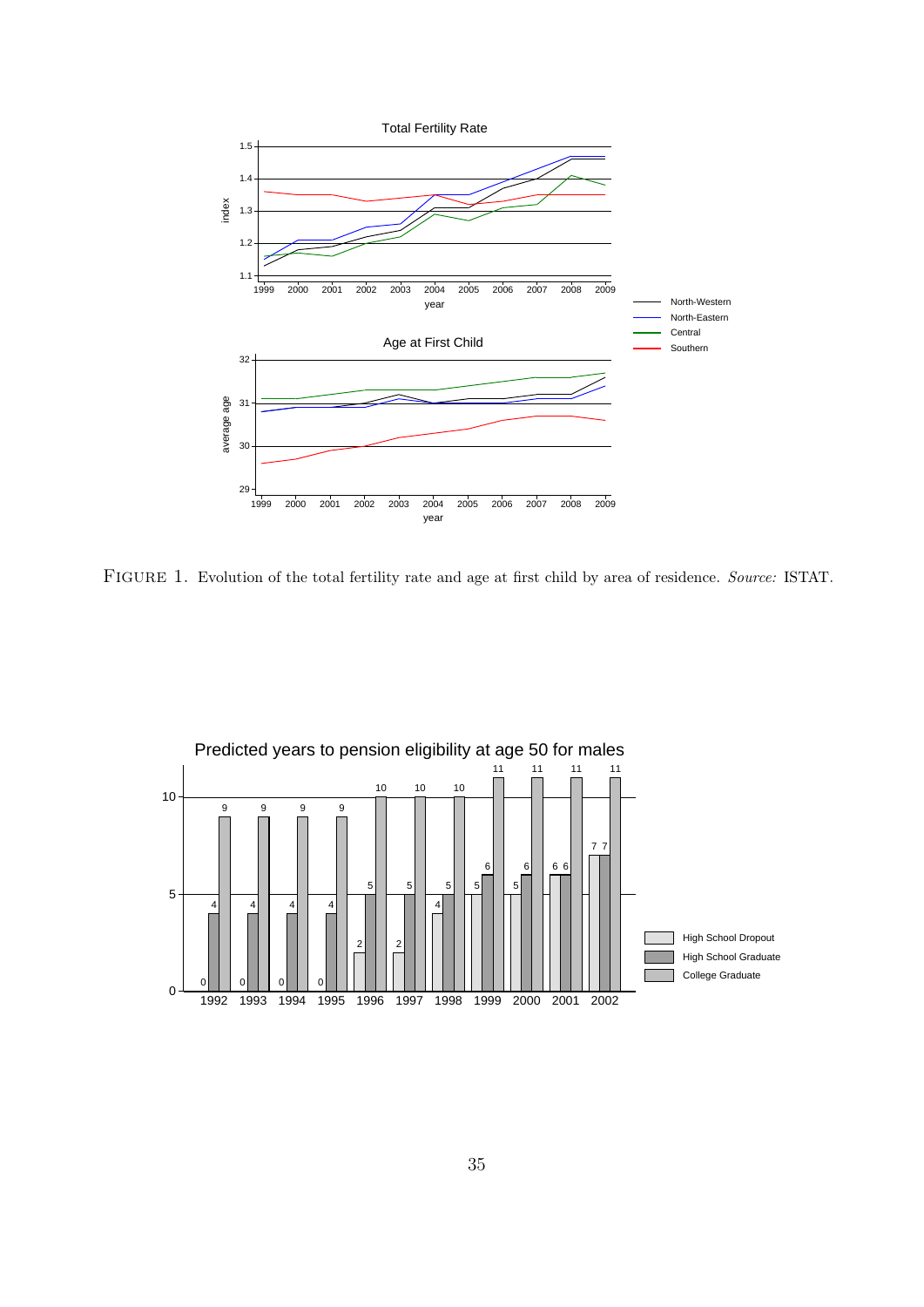

<span id="page-35-0"></span>FIGURE 2. Distribution of the index of kindergarten coverage.



Note. Residuals of the regression of Z on education and age of grandparents to control for time-varying compositional differences.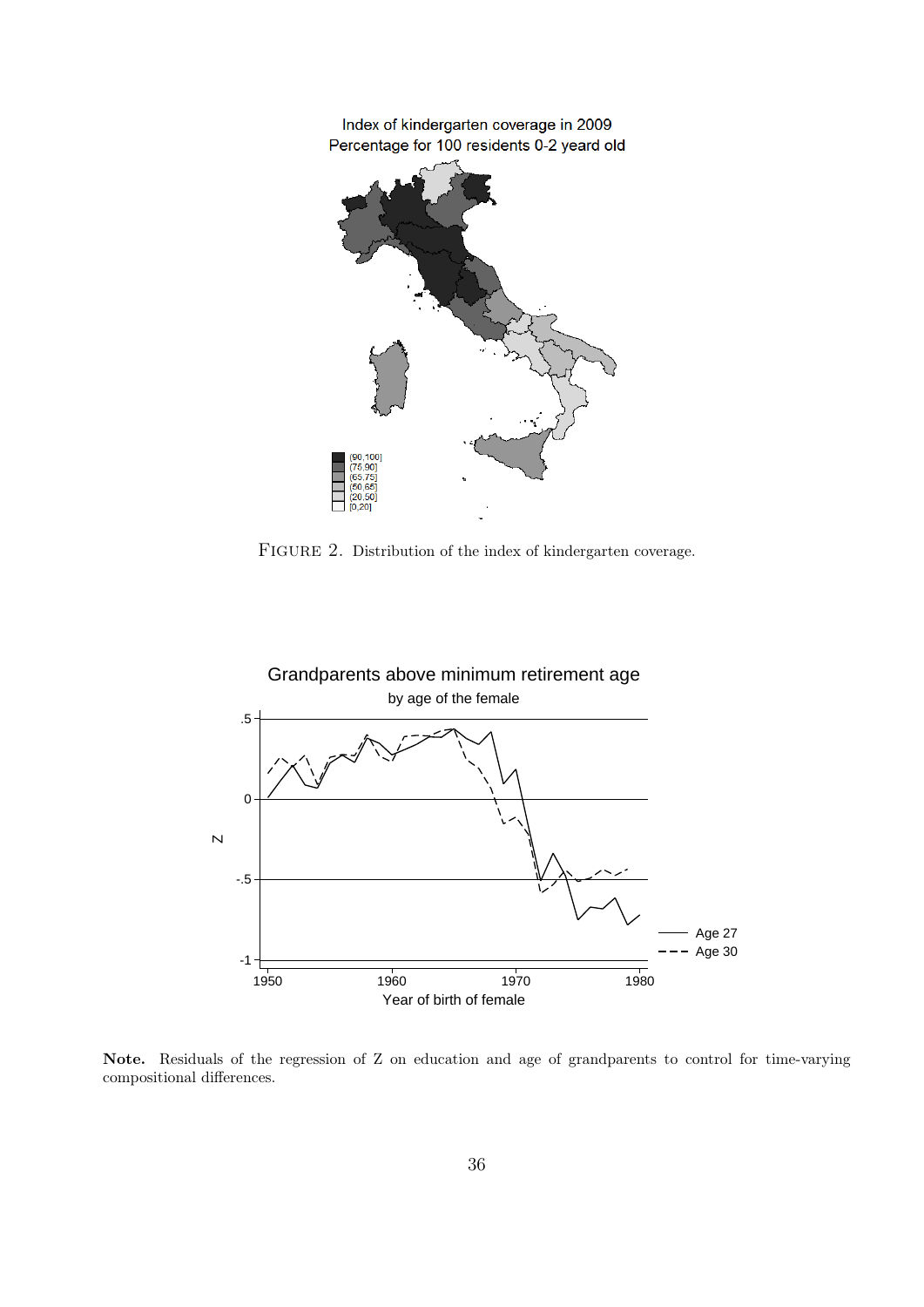

<span id="page-36-0"></span>FIGURE 3. Distribution of the family ties index across Italian regions.